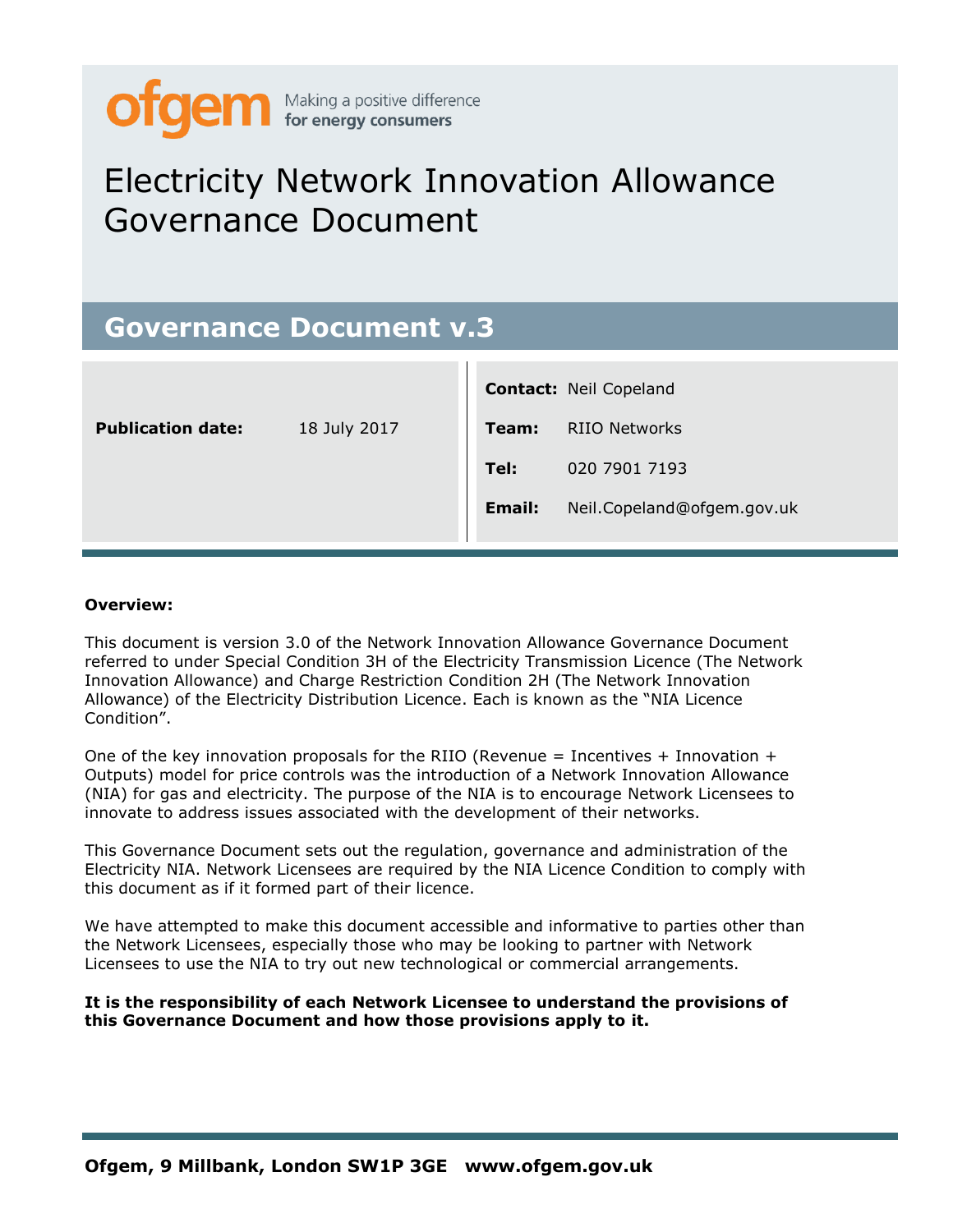## **Context**

Innovation is a key element of the new RIIO (Revenue = Incentives  $+$  Innovation  $+$ Outputs) model for price controls. The RIIO model applies to gas distribution companies (RIIO-GD1) and to electricity and gas transmission companies (RIIO-T1) from 1 April 2013 and to electricity distribution companies (RIIO-ED1) from 1 April 2015.

The purpose of the NIA is to provide a consistent level of funding to Network Licensees to allow them to carry out smaller innovative projects.

This document may be revised and reissued in accordance with Part E of Special Condition 3H of the Electricity Transmission Licence and Charge Restriction Condition 2H (The Network Innovation Allowance) of the Electricity Distribution Licence. Each is known as the "NIA Licence Condition". This document sets out the regulation, governance and administration of the electricity NIA. This document is issued by the Authority under Part D (the NIA Governance Document) of the NIA Licence Condition and in accordance with Part E (Procedure for issuing the NIA Governance Document) of the NIA Licence Condition.

This is version three of the NIA Governance Document. This version supersedes all previous versions. In certain areas, separate provision has been made in relation to specified categories of Projects. In all other cases, the Governance Document applies in the same manner to all Projects. It does not apply retrospectively and does not impose new, or alter the existing, rights and obligations of Network Licensees or of Ofgem as they existed prior to the coming into force of this Governance Document.

Network Licensees are required by the NIA Licence Condition to comply with this document as if it formed part of their licence. However, we have attempted to make this document accessible and informative to parties other than the Network Licensees to whom this document applies, especially those who may be looking to partner with Network Licensees to use the NIA to try out new technological, operational or commercial arrangements.

This document is subordinate to the NIA Licence Condition. Consequently, this document will not change any definitions or obligations contained within the licence applicable to each of the Network Licensees and, in the event of any dispute, the NIA Licence Condition will take precedence.

## Associated documents

#### Electricity Act 1989

Special Condition 3H (The Network Innovation Allowance), The Electricity Transmission Licence

Charge Restriction Condition 2H (The Network Innovation Allowance), The Electricity Distribution Licence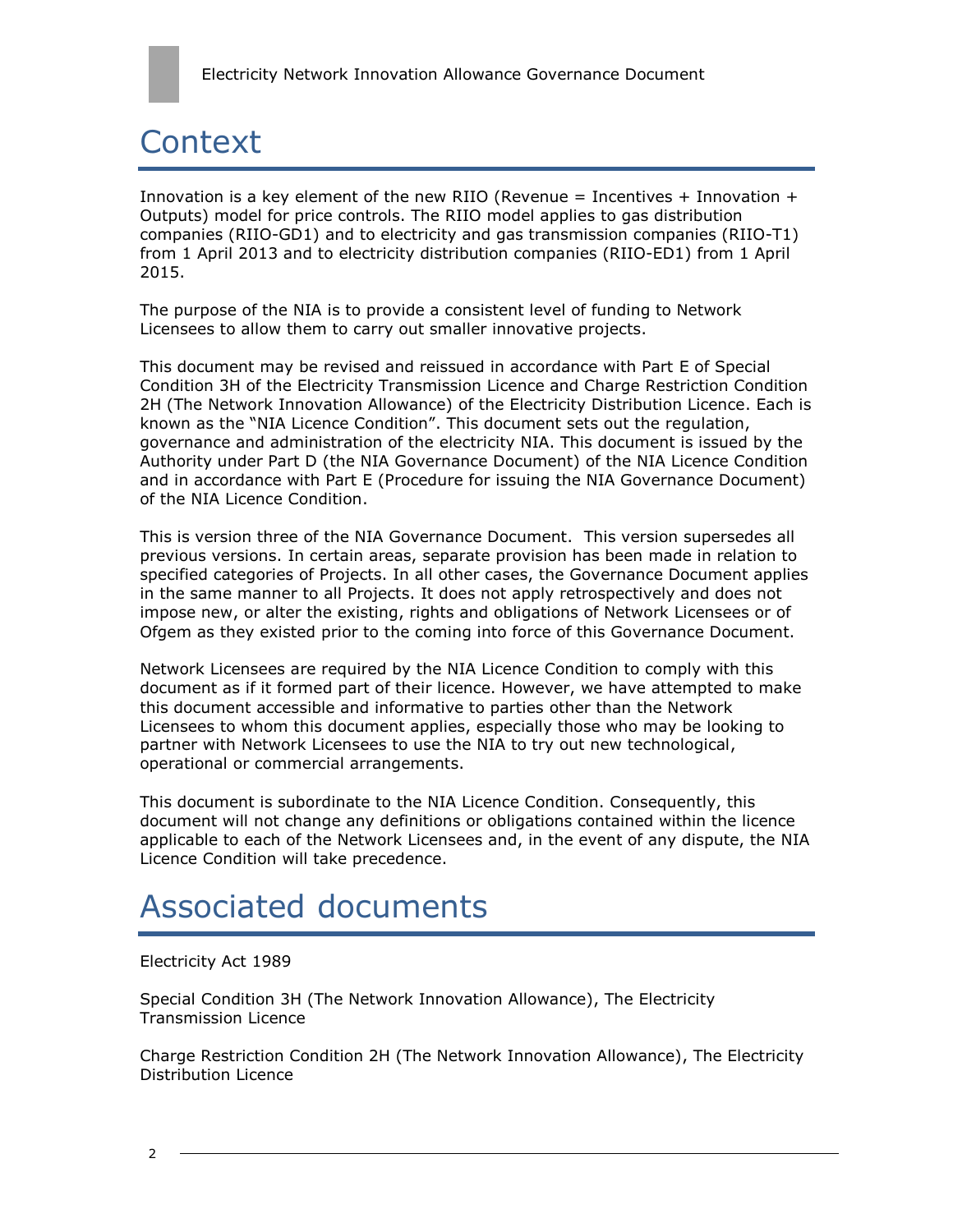$\overline{\phantom{a}}$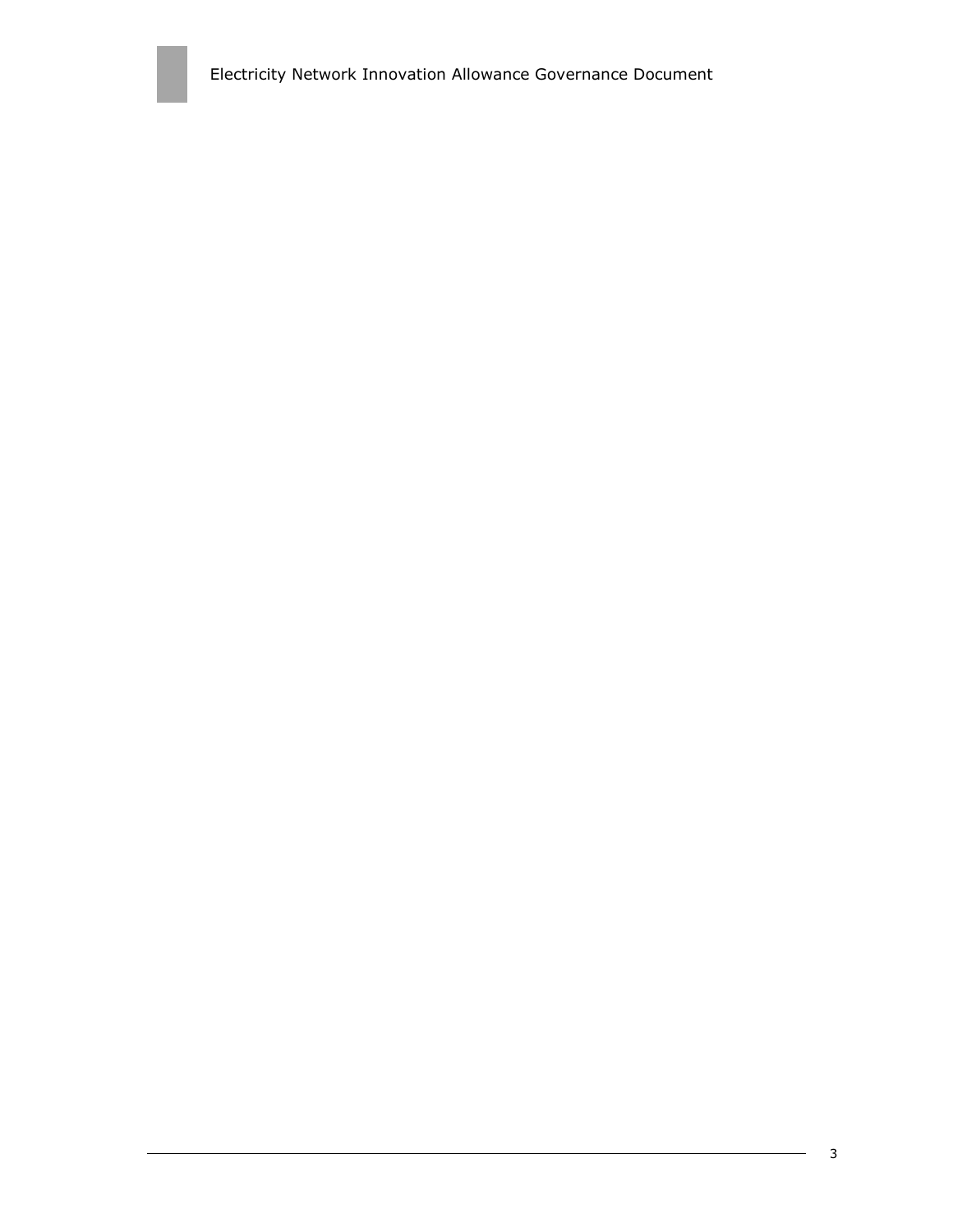## **Contents**

| 1. Introduction<br>The NIA                                                                          | 5<br>6                           |
|-----------------------------------------------------------------------------------------------------|----------------------------------|
| The NIA Governance Document                                                                         | 6                                |
| Compliance<br>Review                                                                                | $\overline{7}$<br>$\overline{7}$ |
| 2. Collaboration and Learning Portals                                                               | 8                                |
| <b>Collaboration Portal</b>                                                                         | 8                                |
| Learning Portal<br>Sharing Project data                                                             | 9<br>10                          |
| 3. Network Innovation Allowance Projects                                                            | 11                               |
| <b>Specific Requirements</b><br><b>Documentation Requirements</b>                                   | 11<br>14                         |
| Registration process requirements                                                                   | 15                               |
| NIA Project change requirements                                                                     | 18                               |
| <b>Eligible NIA Expenditure</b><br>4.                                                               | 19                               |
| Eligible NIA Expenditure requirements                                                               | 19                               |
| Customer protection requirements<br>Unrecoverable NIA Expenditure                                   | 20<br>20                         |
| Eligible NIC Bid Preparation Costs                                                                  | 20                               |
| External NIA funding                                                                                | 21                               |
| Revenue allowed for within the RIIO-T1 or RIIO-ED1 settlements<br>Eligible NIA Internal Expenditure | 21<br>21                         |
| 5. Annual regulatory reporting for NIA Projects                                                     | 22                               |
| Knowledge transfer<br>6.                                                                            | 23                               |
| Project Progress Information                                                                        | 23                               |
| Annual summary of NIA activity requirements<br>Annual conference requirements                       | 25<br>26                         |
| <b>Intellectual Property Rights (IPR)</b><br>7.                                                     | 27                               |
| Introduction                                                                                        | 27                               |
| Knowledge Dissemination                                                                             | 27                               |
| Ensuring value                                                                                      | 28                               |
| 8. Definitions                                                                                      | 29                               |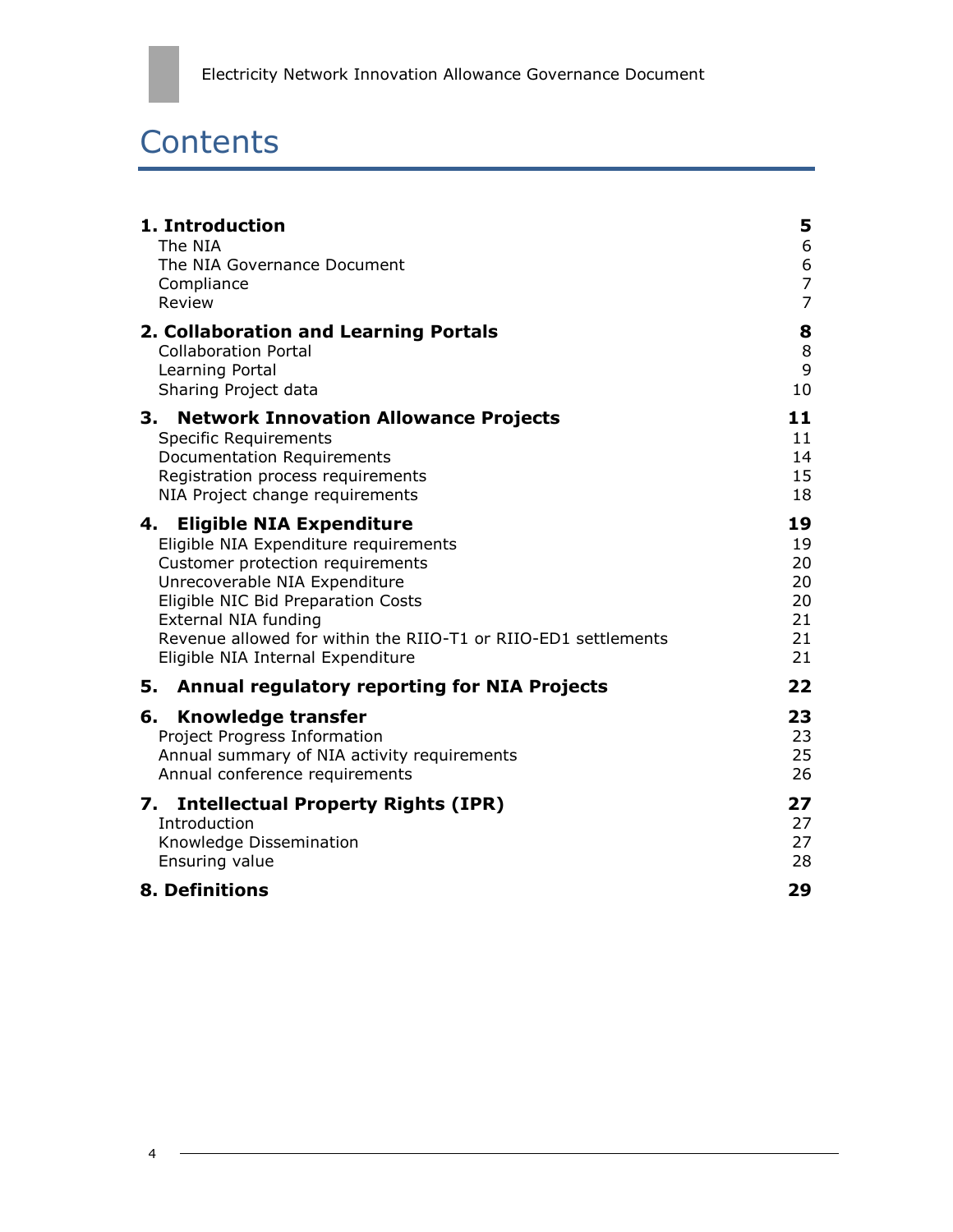## 1. Introduction

#### **Chapter Summary**

l

This chapter sets out the purpose and objectives of the Network Innovation Allowance.

1.1. Innovation is a key element of the RIIO (Revenue = Incentives + Innovation + Outputs) model for price controls. The RIIO framework provides strong incentives for Network Licensees to innovate as part of normal business. However, certain Research, Development, and Demonstration Projects are speculative in nature and yield uncertain commercial returns. In addition, where benefits are linked to the decarbonisation of the network, it may be difficult to commercialise the respective carbon and/or environmental benefits and shareholders may be unwilling to speculatively fund such Projects.

1.2. Over time, we expect the incentives within the RIIO framework to encourage Network Licensees to innovate as part of business as usual. In the meantime, we have introduced a time-limited innovation stimulus package within the RIIO framework to provide additional funding to kick-start a cultural change where Network Licensees establish the ethos, internal structures and third party contacts that facilitate innovation as part of business as usual.

1.3. The innovation stimulus<sup>1</sup> consists of three measures:

- A Network Innovation Allowance (NIA) to fund smaller innovation Projects that will deliver benefits to Customers as part of a RIIO-Network Licensee's price control settlement;
- A Network Innovation Competition (NIC) an annual competition to fund selected flagship innovative projects that would deliver low carbon and environmental benefits to Customers; and
- An Innovation Roll-out Mechanism to fund the roll-out of proven innovations which will contribute to the development in GB of a low carbon energy sector or broader environmental benefits.

1.4. The NIA and NIC are successors to the Low Carbon Networks (LCN) Fund. The NIA and NIC broadly replicate the structure of the LCN Fund which consisted of a first tier funding mechanism and a second tier funding mechanism. The scope of the NIC is broader than the Second Tier Funding of the LCN Fund as it also includes Development as well as Demonstration Projects. In addition to the LCN Fund First Tier Funding, the NIA also builds upon elements of the Innovation Funding Incentive that was in place under previous price controls.

 $1$  Further information on the high level policy of the innovation stimulus can be found [here](http://www.ofgem.gov.uk/Pages/MoreInformation.aspx?docid=77&refer=Networks/Trans/PriceControls/RIIO-T1/ConRes) for the RIIO-T1 price control and [here](https://www.ofgem.gov.uk/publications-and-updates/strategy-decision-riio-ed1-overview) for the RIIO-ED1 price control.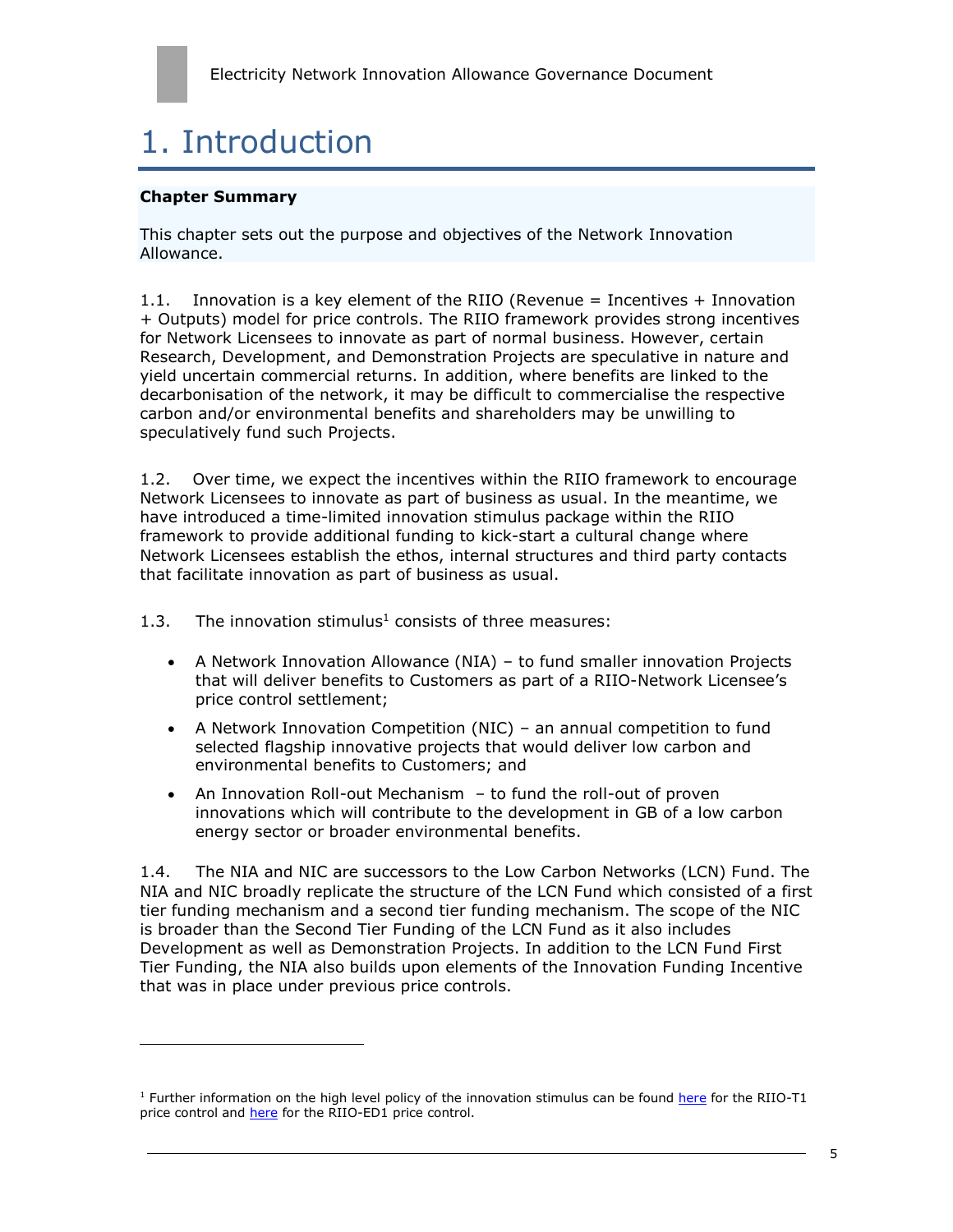## **The NIA**

1.5. The NIA provides limited funding to Network Licensees to use to fund smaller Projects which meet the criteria set out in this Governance Document. The amount of funding available to each Network Licensee under the NIA can be calculated using the formulae in the NIA Licence Condition. We introduced the NIA Licence Condition to enable the creation of the NIA.

1.6. We expect Network Licensees to whom this document applies to collaborate with each other and with other parties in the energy supply chain (ie suppliers, independent network operators, generators and other third parties) on Projects.

1.7. A key feature of the NIA is the requirement that learning gained through Projects is disseminated in order that Customers gain satisfactory return on their funding through the broad roll-out of successful Projects and the network cost savings. Even where Projects are deemed unsuccessful, Network Licensees will gain valuable knowledge that could result in future network cost savings.

#### **Differences between the NIC and the NIA**

1.8. The NIA is a set annual allowance that each Network Licensee will receive to fund small-scale innovative Projects as part of its price control settlement. The NIA will fund smaller scale Research, Development, and Demonstration Projects, and can cover all types of innovation, including commercial, technological and operational. Unlike the NIC, the NIA is not focussed solely on innovative Projects with potential low carbon and environmental benefits.

1.9. Compared to the NIA, the NIC is focussed on funding larger scale and more complex, innovative projects, therefore, funding is awarded through an annual competitive process. All types of innovation including commercial, operational and technical are eligible for NIC funding so long as the project has the potential to deliver low carbon and/or environmental benefits to Customers.

1.10. The scope of Network Licensee involvement in the NIC is also broader than in the NIA. The NIA is only available to Network Licensees as part of their price control settlement, whereas non-RIIO network licensees may lead bids for funding under the NIC.

1.11. The regulation, governance and administration for the NIC is set out in the NIC Governance Document.

## **The NIA Governance Document**

1.12. This document is the NIA Governance Document and sets out the regulation, governance and administration of the NIA.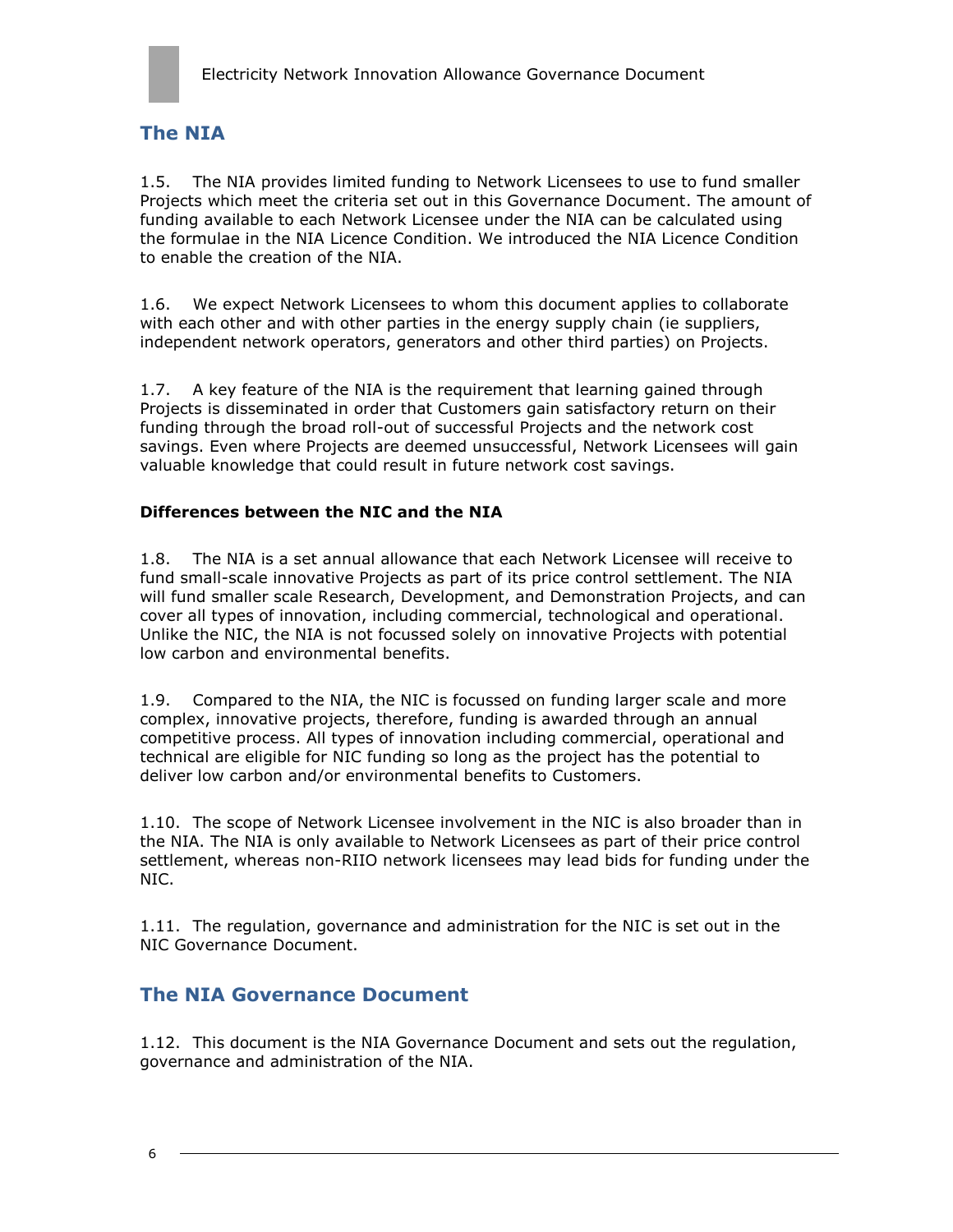

1.13. In this document we use the terms 'Ofgem' and 'the Authority' as well as the terms 'we','us' and 'our' interchangeably. Ofgem is the Office of the Gas and Electricity Markets. The Authority is the Gas and Electricity Markets Authority and is the governing body of Ofgem, consisting of non-executive and executive members.

1.14. Defined terms are capitalised throughout the text, with the definitions set out in chapter 8.

1.15. In this document "Network Licensee" means the holder of an Electricity Transmission Licence or of an Electricity Distribution Licence regulated through the RIIO price control framework.

## **Compliance**

1.16. Network Licensees are required by the NIA Licence Condition to comply with this document as if it formed part of their licence.

1.17. The NIA and this NIA Governance Document in no way relieve affected parties, including Network Licensees and Project Partners, from their responsibility to ensure ongoing compliance with legislation including competition, data protection, environment and consumer protection laws.

## **Review**

1.18. Ofgem may from time to time, following consultation with Network Licensees and other interested parties, revise this NIA Governance Document in accordance with the NIA Licence Condition.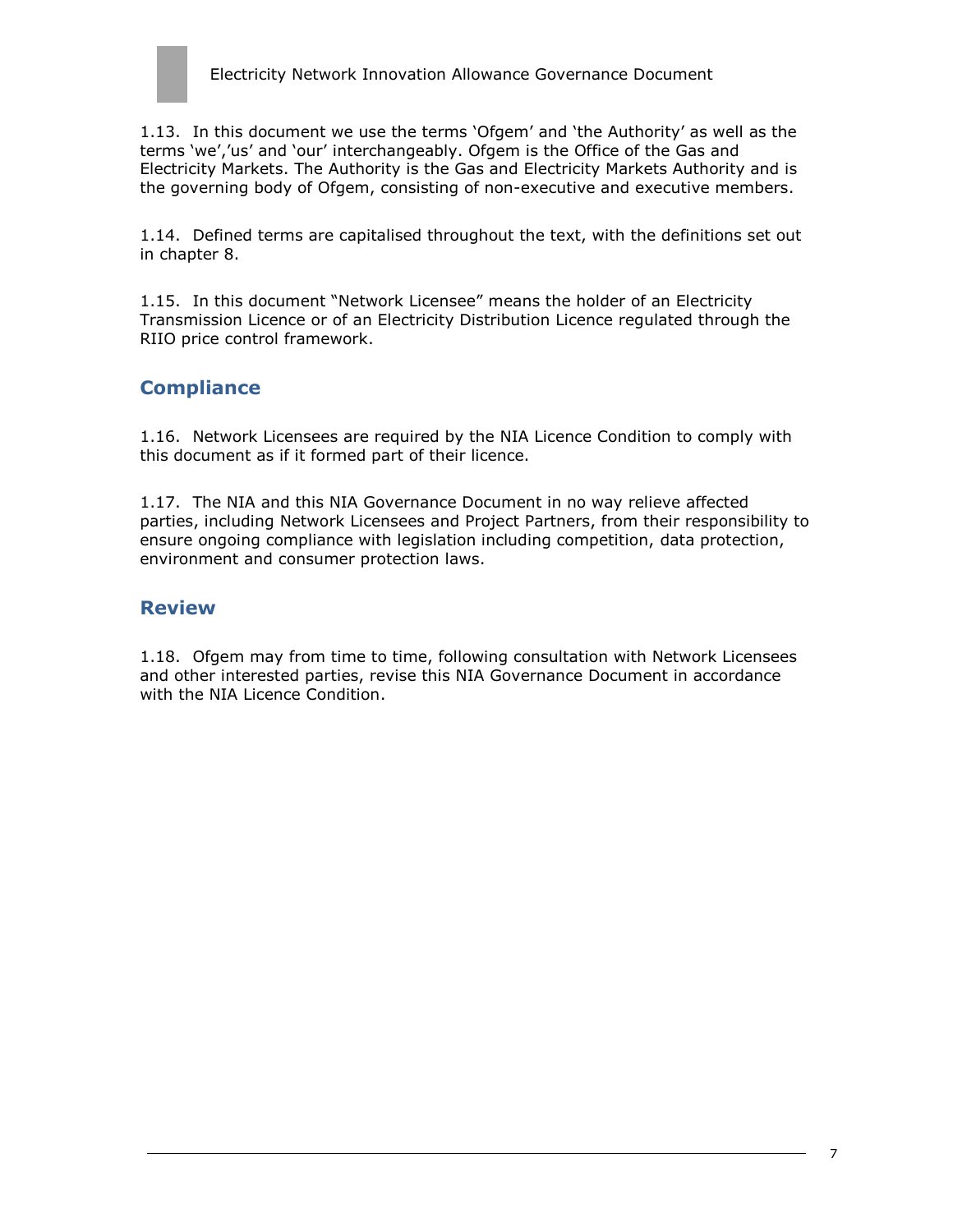# 2. Collaboration and Learning Portals

#### **Chapter Summary**

This chapter sets out that Network Licensees should collaborate with a range of parties to develop and facilitate Projects funded through the NIA. We also require Network Licensees to work collaboratively to maintain a Collaboration and Learning Portal for this purpose at all times.

## **Collaboration Portal**

2.1 We expect Network Licensees to collaborate with each other and with Project Partners on many of the Projects supported by the NIA. Network Licensees are likely to have to work closely with other parties in the energy supply chain to explore what technological, operational or commercial arrangements best address changes in network use and what role they can play in facilitating low carbon and/or wider environmental benefits. Similarly, Network Licensees may benefit from the technologies used and lessons learnt in other industries, including the telecoms and information technology sectors, and therefore partnerships with technology providers and others outside the energy industry will be valuable. Other parties such as local authorities and universities may be carrying out pilot studies and these could offer opportunities for Network Licensees to get a better understanding of the impact of these studies.

2.2 Since the NIA and NIC Governance Documents were first published on 1 February 2013, Network Licensees have established an online Network Innovation Collaboration Portal<sup>2</sup> through which external parties can bring forward ideas to the Network Licensees for NIC projects / NIA Projects.

2.3 The Network Licensee is required to comply with the requirements of this chapter unless the Authority has given its consent in writing for the Network Licensee not to comply.

#### **Requirements**

2.4. Network Licensees must work collaboratively with each other to maintain the Collaboration Portal or to develop an equivalent portal (if more effective or costefficient than the existing portal) for the NIC and NIA so that the following content continues to be available:

 Links to the Ofgem website, to direct potential collaborators to this NIA Governance Document;

ł

<sup>2</sup> http://www.nicollaborationportal.org/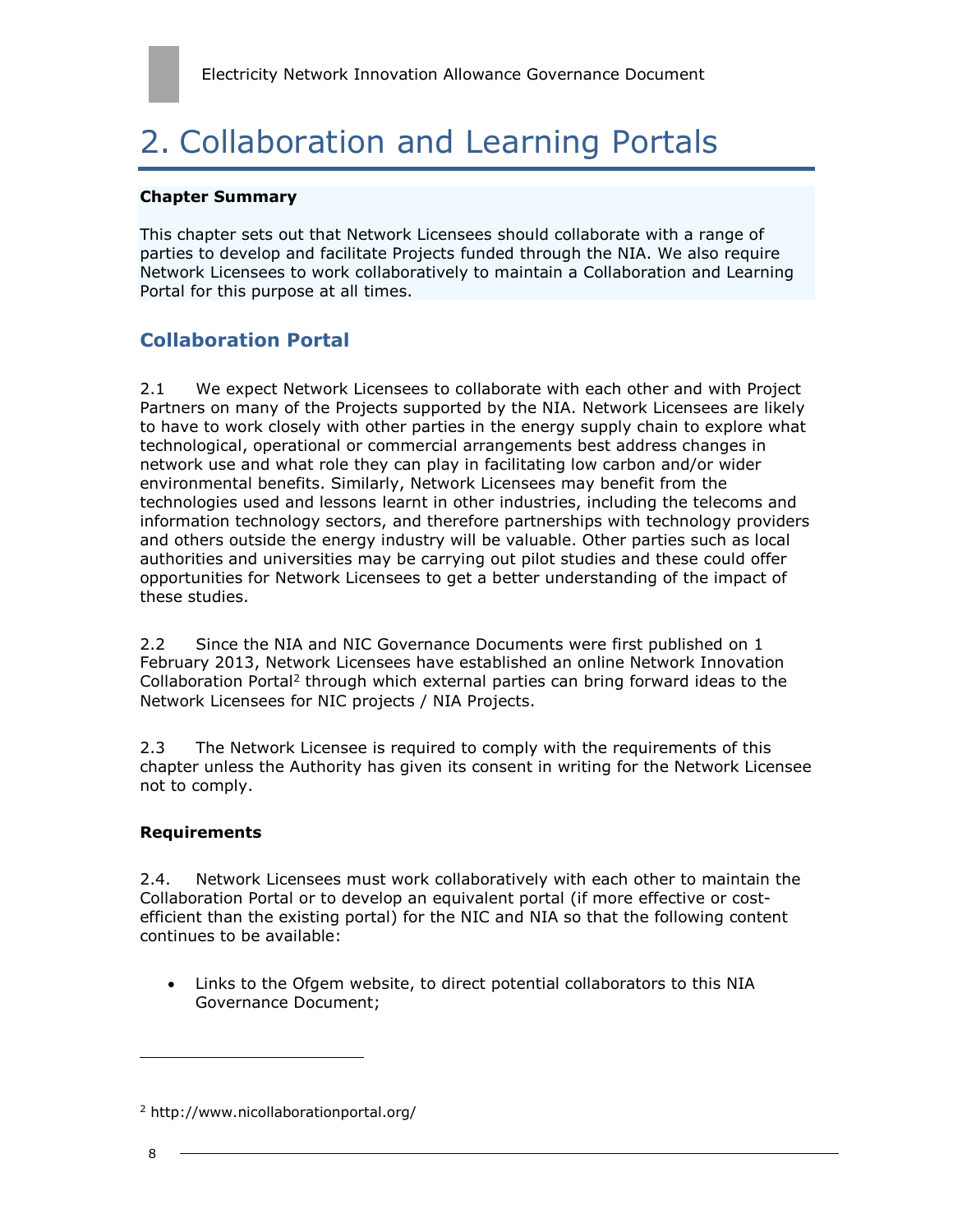- A function which enables potential Project Partners to record their name, contact details and a brief summary of their business, idea, proposal or service. This information should be available to all Network Licensees; and
- A contact point for each Network Licensee to which potential Project Partners can submit Project ideas.

2.5. Network Licensees must work collaboratively to ensure the Collaboration Portal is up to date at all times. In addition, Network Licensees should annually review this portal and make appropriate changes to improve its accessibility and content. We expect this review to be informed by stakeholder consultation on the quality of information provided and the usability of the Collaboration Portal.

#### **Additional information**

2.6. The provision of the Collaboration Portal is not intended to provide any constraint on, or specify the mechanism through which the Network Licensee will select Project Partners. The Collaboration Portal should not be used as the sole basis upon which an award of a contract for services provided by a Project Partner should be based. It is for the Network Licensee to ensure that its actions, in this regard, comply with any applicable procurement rules.

## **Learning Portal**

2.7. Facilitating knowledge transfer is one of the key principles of the NIA. Ultimately, Customers are funding this work and we want the learning generated to be disseminated as effectively as possible to ensure that all Network Licensees, and therefore all Customers, are able to benefit from Projects.

2.8. Through the Smart Grid Forum<sup>3</sup>, Network Licensees have established a website to share learning from innovative Projects. This Learning Portal<sup>4</sup> is an area on the Energy Networks Association (ENA) website through which external parties can access the learning generated as a result of innovative Projects.

#### **Requirements**

ł

2.9. We require Network Licensees to work collaboratively to develop and maintain this website into a Learning Portal so that the following content is available, as a minimum:

NIA Project Registration Information for all NIA Projects; and

 $3$  The Smart Grid Forum was established by Ofgem and the Department for Energy and Climate Change (now known as the Department for Business, Energy & Industrial Strategy). The functions of DECC have since been merged with the functions of the (former) Department for Business, Innovation and Skills to form a new Department for Business, Energy and Industrial Strategy.

<sup>4</sup> <http://www.smarternetworks.org/>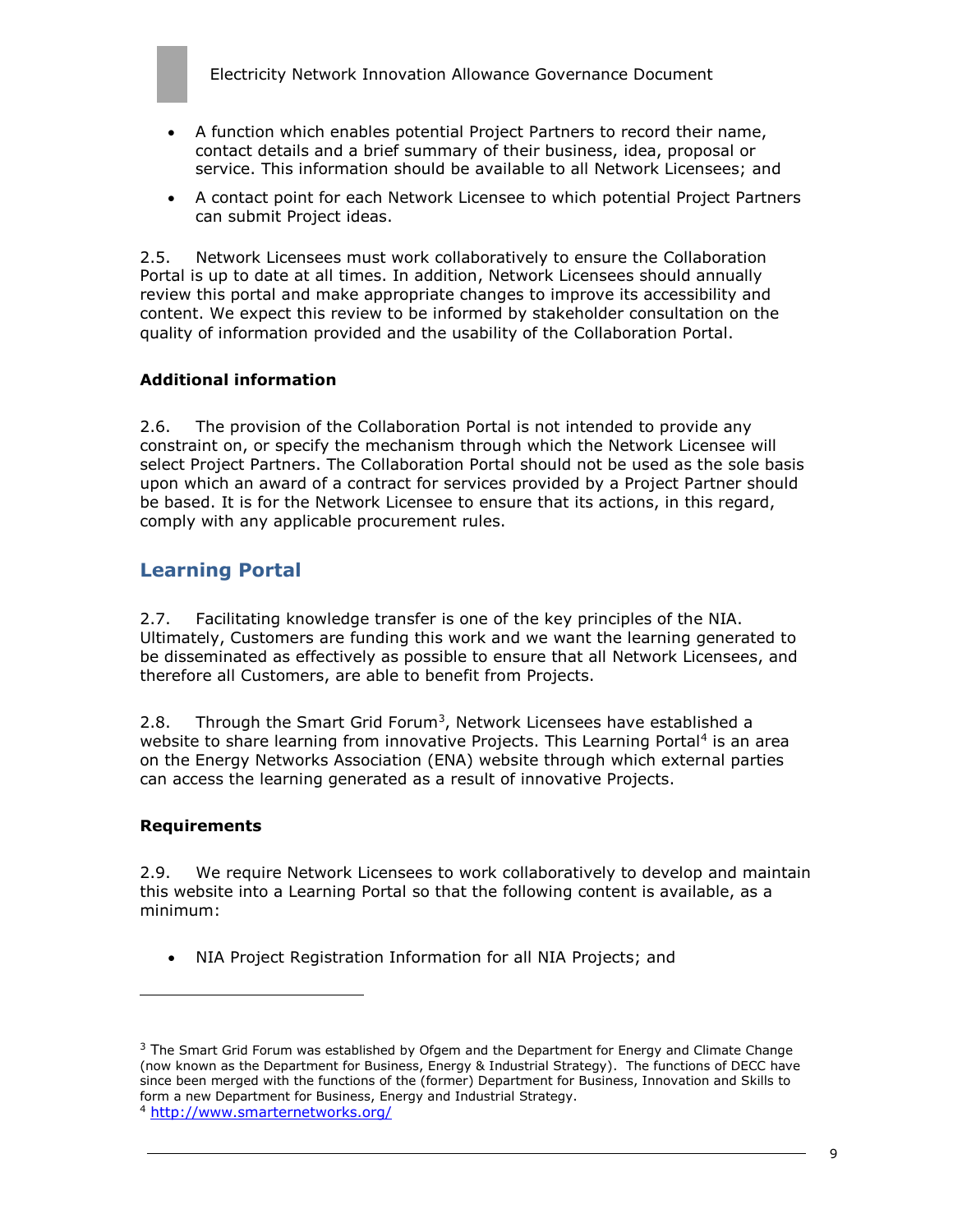• NIA Project Progress Information for each NIA Project by 31 July each Relevant Year, including the final Project Progress Information which is reported by the Network Licensee following completion of the Project.

2.10. We require the Network Licensees to ensure that Project details published on the Learning Portal are up to date at all times.

#### **Additional information**

2.11. The provision of a Learning Portal is not intended to provide any constraint on, or specify, the Dissemination mechanisms of the Network Licensee. The Learning Portal should not be used as the sole means of Disseminating learning.

2.12. The requirements of this chapter could be fulfilled by creating a single web address which encompasses the Collaboration Portal and the Learning Portal or separate addresses for each portal.

## **Sharing Project data**

2.13. Network Licensees must make it clear in Project Progress Information how any network or consumption data (anonymised where necessary) gathered in the course of a Project can be requested by interested parties. From 30 September 2017, Network Licensees must have in place a publicly available data sharing policy setting out the terms on which data will be provided. Ofgem expects Network Licensees to share network and consumption data if the party requesting it can demonstrate it is in consumers' interests to do so (subject to anonymisation and/or redaction for reasons of commercial confidentiality or other sensitivity).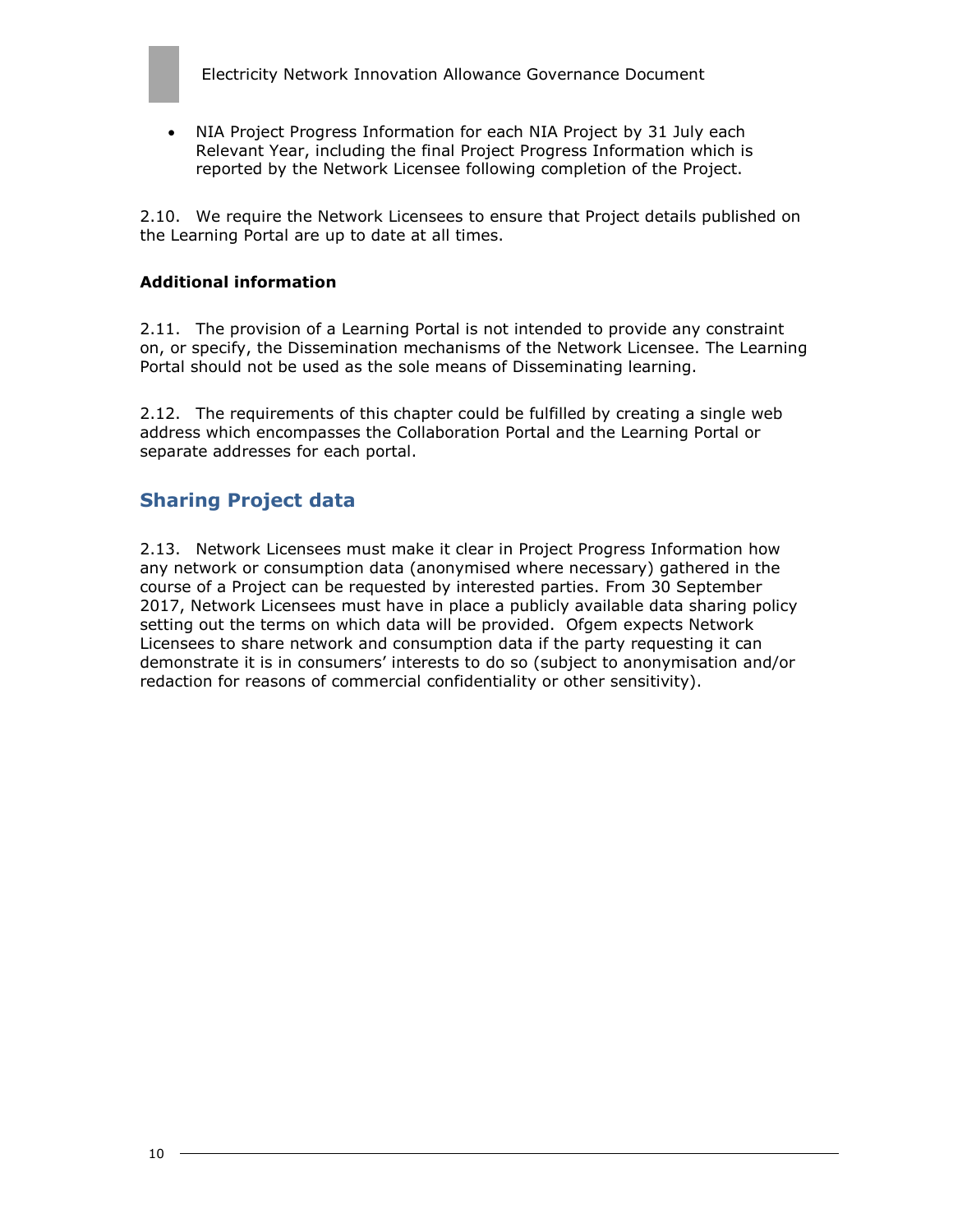# 3. Network Innovation Allowance Projects

#### **Chapter Summary**

This chapter sets out the requirements for a Project to qualify as an Eligible NIA Project.

3.1. The policy intent of the NIA is to provide Network Licensees with funds to explore technologies or commercial and operating arrangements that will deliver benefits for Customers.

#### **Project portfolio**

3.2. There will be no initial requirement for a Network Licensee's Project portfolio to contain a specific percentage split between different types of Methods and Solutions. However, it is likely that maximum learning will be achieved for the industry if the Projects funded across all Network Licensees cover a broad range of Methods and Solutions. If Ofgem identifies strong bias towards one type of Method and Solution, it may decide to specify the balance between types of Projects funded through the NIA following a review.

3.3. There is no minimum or maximum size for a NIA Project. <sup>5</sup> However, Network Licensees cannot recover any expenditure on a NIA Project which is incurred after 31 March 2021 in the case of electricity transmission licensees and after 31 March 2023 in the case of electricity distribution licensees.

3.4. We expect that Projects that have previously been funded under the Innovation Funding Incentive (IFI) or LCN Fund First Tier will be able to receive funding under the NIA. However, to ensure the same transparency and availability of learning, we will require all Projects that have been funded under the IFI or under the First Tier of the LCN Fund and are now being funded under the NIA to comply with all aspects of this document from the date they are funded under the NIA.

## **Specific Requirements**

3.5. There are two sets of Specific Requirements that a Project must meet in order to qualify as a NIA Project.

#### **Specific Requirements set 1**

ł

<sup>&</sup>lt;sup>5</sup> Although NIA Funding is subject to the size of each licensee's NIA.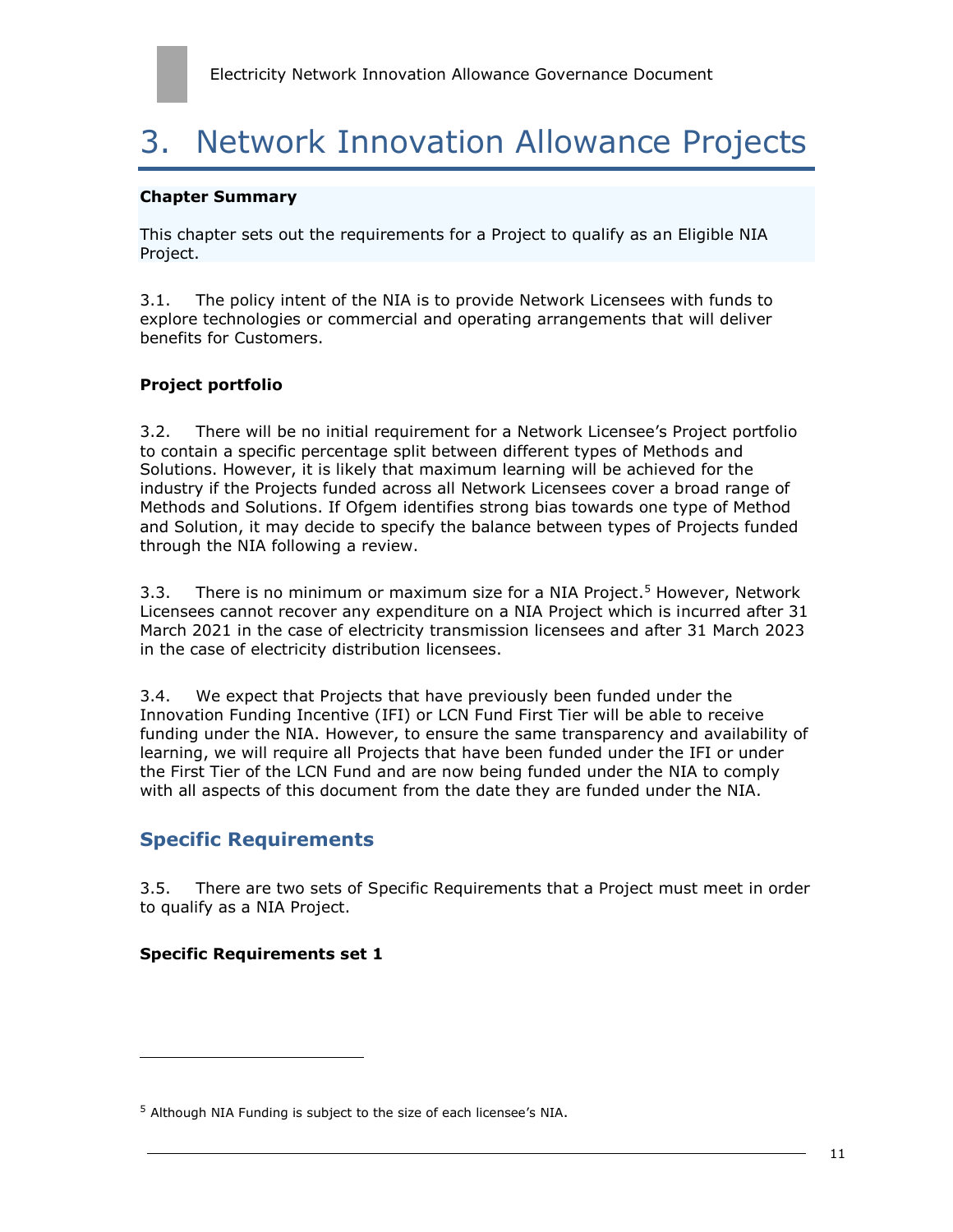

3.6. A NIA Project must have the potential to have a Direct Impact on a Network Licensee's network or the operations of the System Operator and involve the Research, Development, or Demonstration of at least one of the following:

- A specific piece of new (ie unproven in GB, or where a Method has been trialled outside GB the Network Licensee must justify repeating it as part of a Project) equipment (including control and communications systems and software);
- A specific novel arrangement or application of existing electricity transmission and/or electricity distribution equipment (including control and/or communications systems and/or software);
- A specific novel operational practice directly related to the operation of the GB Transmission System and/or the GB Distribution System; or
- A specific novel commercial arrangement.

#### **Specific Requirements set 2**

3.7. A NIA Project must also meet requirements (a), (b), (c) and (d) described below.

#### **(a) Has the potential to develop learning that can be applied by Relevant Network Licensees**

3.8. One of the purposes of the NIA is to allow learning to be shared amongst Network Licensees. The NIA Project must develop new learning that can be applied by Relevant Network Licensees. However, we recognise that a Network Licensee may wish to address challenges specific to its network.

3.9. The Network Licensee must be able to certify in its Project Eligibility Assessment (PEA) (the requirement for which is set out in paragraph 3.16 below):

- i) How the learning that will be generated could be used by Relevant Network Licensees; or
- ii) What specific challenge identified in the Network Licensee's innovation strategy is being addressed by the Project.

3.10. Where a Network Licensee wishes to deviate from the default requirements for Intellectual Property Rights (IPR) set out in chapter 7, it must:

- i) Demonstrate how the learning from the Project can be successfully disseminated to Network Licensees and other interested parties;
- ii) Take into account any potential constraints or costs caused, or resulting from, the imposed IPR arrangements; and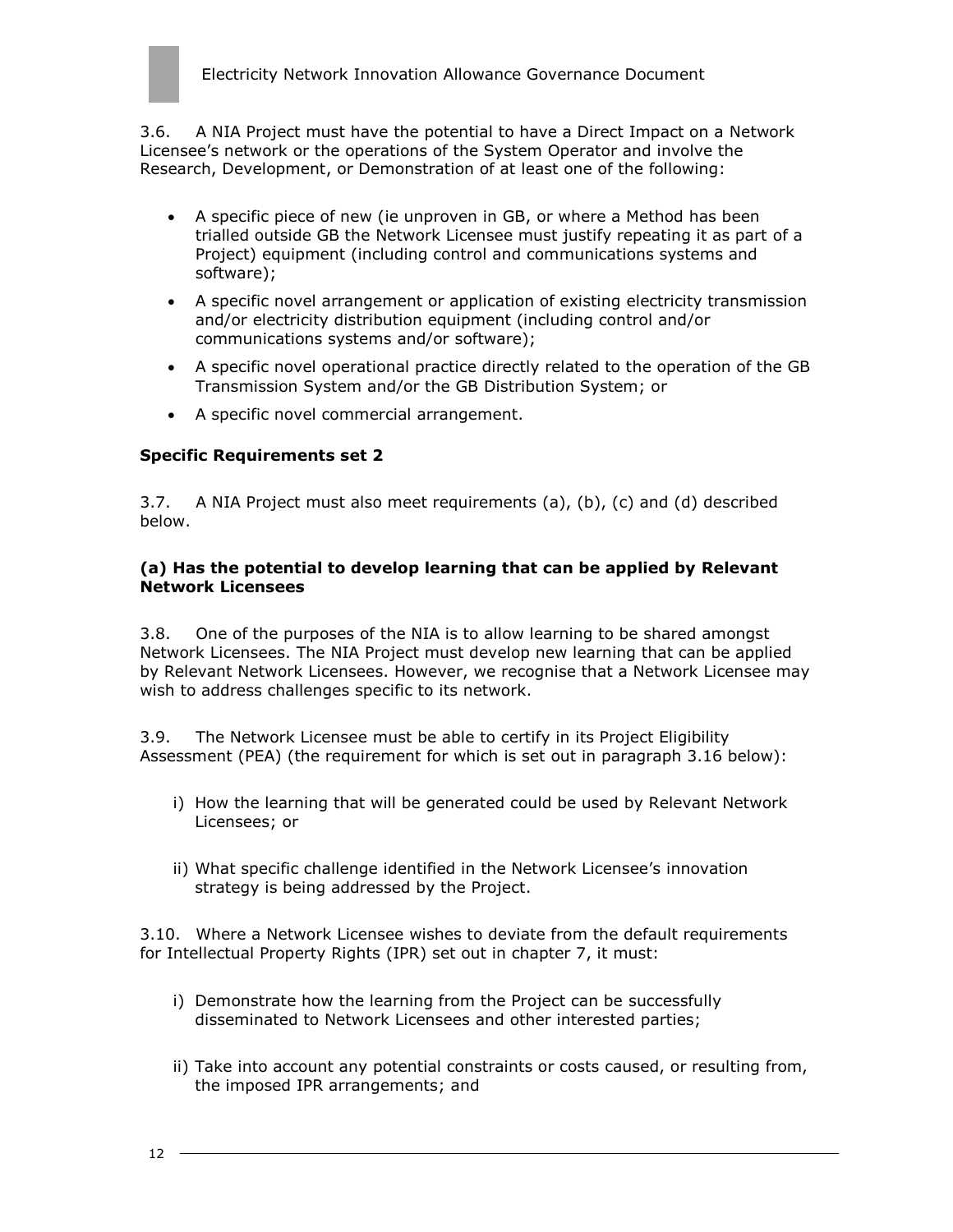

iii) Justify why the proposed IPR arrangements provide value for money for Customers.

#### **(b) Has the potential to deliver net financial benefits to network Customers.**

3.11. There must be a clear expectation that the Method being used has the potential to deliver the Solution at a lower cost than the most efficient Method currently in use on the GB Transmission System/the Network Licensee's part of the GB Distribution System.

3.12. To comply with this requirement, the Network Licensee must be able to set out in its PEA:

- i) An estimate of the saving if the Problem is solved;
- ii) A calculation of the expected financial benefits of a Development or Demonstration Project (not required for Research Projects);
- iii) An estimate of how replicable the Method is across GB in terms of the number of sites, the sort of site the Method could be applied to, or the percentage of the GB Transmission System/GB Distribution System, where it could be rolled-out; and
- iv) An outline of the costs of rolling out the Method across GB.

3.13. To ensure a consistent approach in assessing the benefits of Projects, we require Network Licensees to work together to develop and maintain a common guide for converting different types of benefit into financial terms. Please see paragraphs 3.20 to 3.23 below for the requirements of this guide.

#### **c) Is innovative (ie not business as usual) and has an unproven business case where the risks warrant a limited Research, Development or Demonstration Project to demonstrate its effectiveness**

3.14. The NIA is specifically targeted at innovative Projects that a Network Licensee would not perform in its normal course of business because the specific commercial, technical, operational or regulatory risks associated with the Project are such that shareholders would not speculatively fund them.

3.15. The Network Licensee must demonstrate that the Project it would like to have funded is innovative, untested at the scale and circumstances in which the Network Licensee wishes it to be deployed and that new learning is expected to result from the Project. This will prevent widespread deployment of proven technologies or practices using NIA Funding.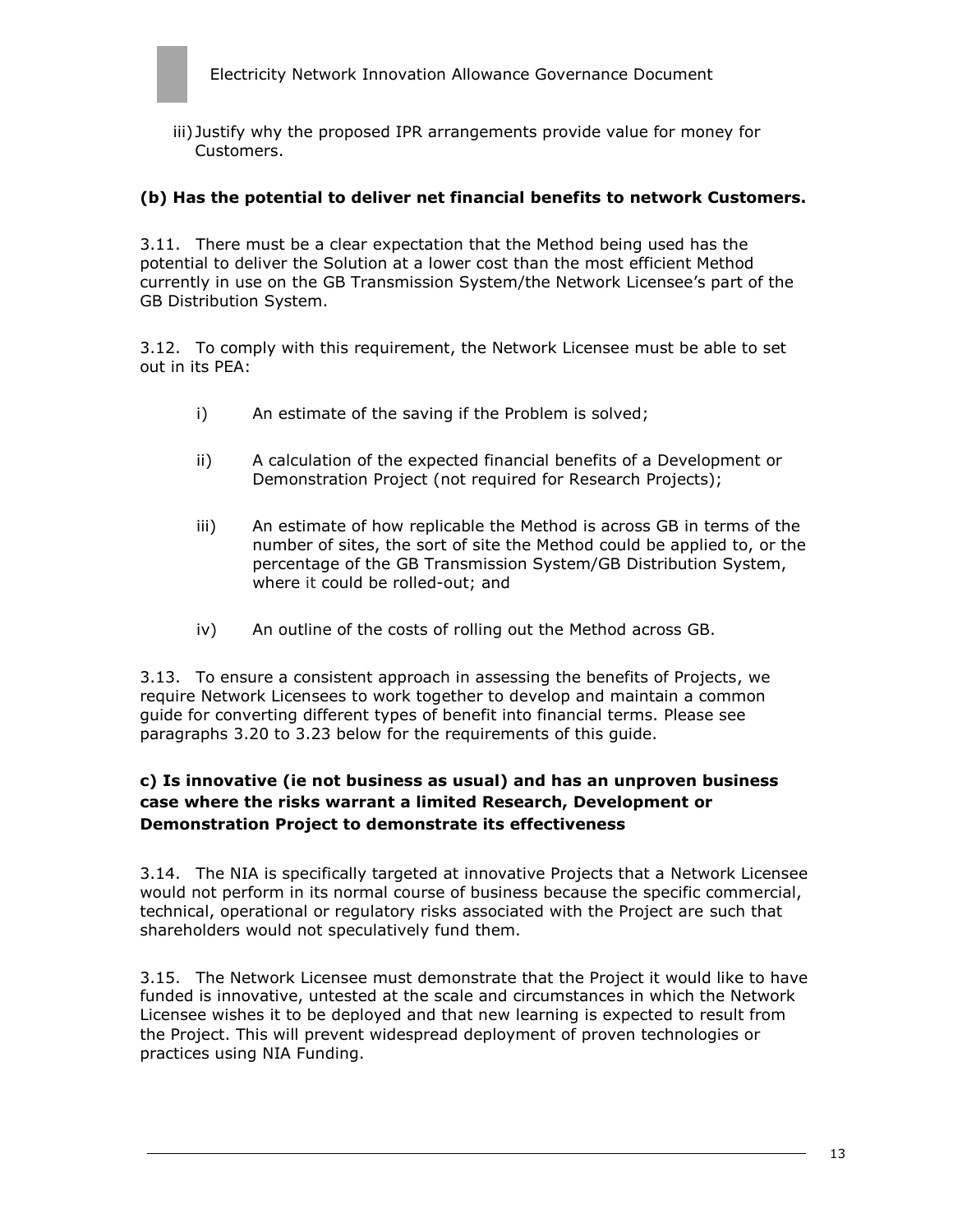

3.16. To demonstrate compliance with this criterion the Network Licensee must provide the following information in its PEA:

- i. Why the Project is innovative and why it has not been tried before;
- ii. Why the Network Licensee will not fund such a Project as part of its business as usual activities; and
- iii. Why the Project can only be undertaken with the support of the NIA, including reference to the specific risks (eg commercial, technical, operational or regulatory) associated with the Project.

#### **(d) Does not lead to unnecessary duplication**

3.17. A NIA Project must not unnecessarily duplicate other IFI, LCN Fund, NIA or NIC projects already registered, being carried out, or completed by the Network Licensee or any other Network Licensee. To comply with this requirement, the Network Licensee must:

- Where applicable, justify why it is undertaking a Project similar to those being carried out by any other Network Licensee; and
- Demonstrate in its PEA that no unnecessary duplication will occur as a result of the Project.

3.18. Unnecessary duplication is likely to occur if the new NIA Project is not expected to lead to new learning. Projects that address the same Problem, but use a different Method, will not be considered as unnecessarily duplicating other Projects. For the avoidance of doubt, Projects that are at different Technology Readiness Levels will not be considered as unnecessarily duplicating other Projects.

### **Documentation Requirements**

#### **Project Eligibility Assessment (PEA)**

3.19. Before Registration of a NIA Project, the Funding Licensee(s) must produce a PEA. In the PEA, Network Licensees must demonstrate that the Project meets the Specific Requirements set out in paragraphs 3.6 to 3.18 above and why the Funding Licensee is not implementing the Project as part of its normal business activity. This assessment should be signed by the senior person responsible for implementing NIA Projects and published on the Project Registration Page of the Learning Portal.

#### **Project benefits guide**

3.20. To ensure a consistent approach in assessing the benefits of Projects we require Network Licensees to work together to develop and maintain a common guide for converting different types of benefit into financial terms. Version one of the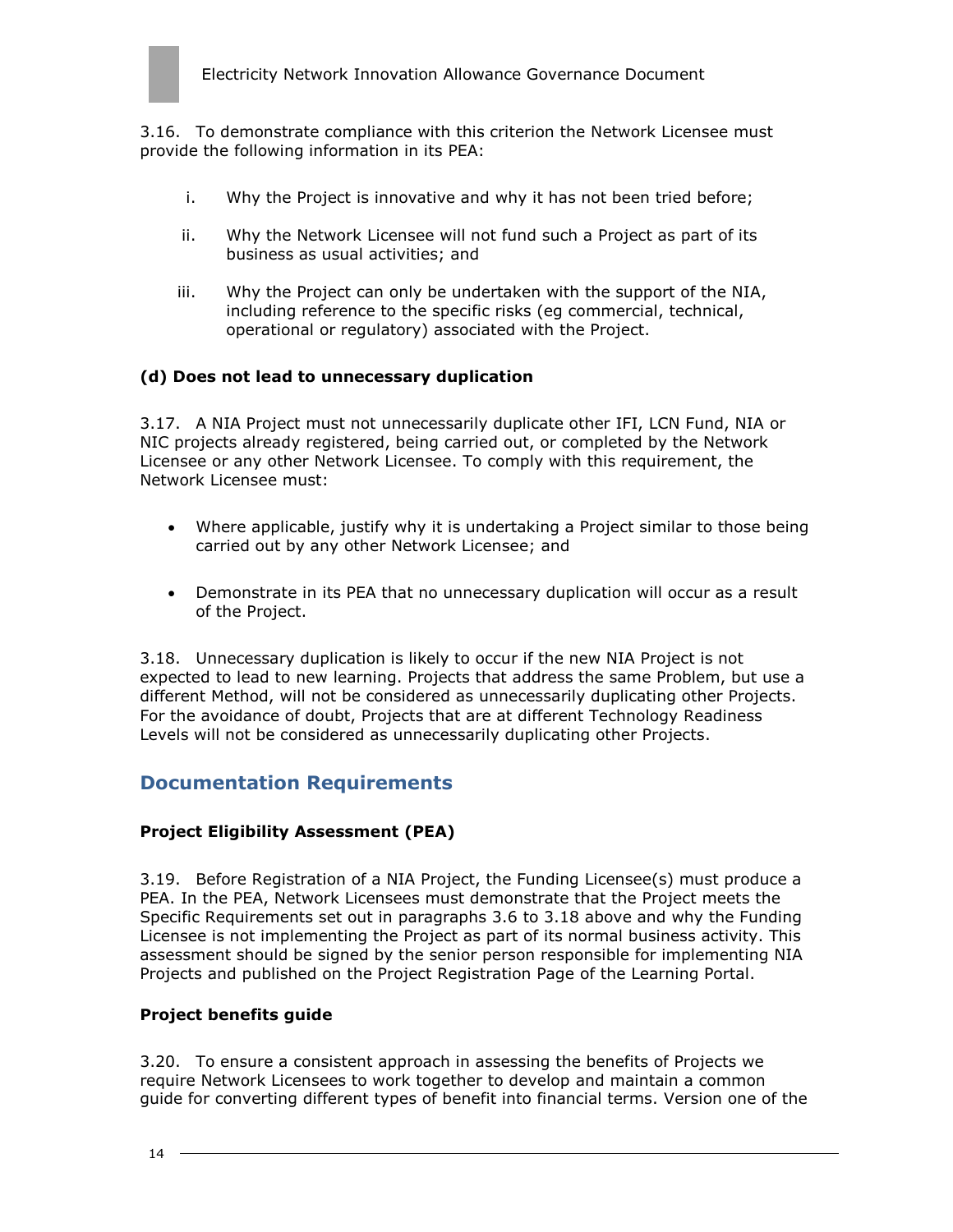guide has been approved by Ofgem.<sup>6</sup> Network Licensees should keep this guide upto-date and any proposed changes to it should be submitted to us for approval.

3.21. The Network Licensee must be able to use a methodology set out in the guide to estimate the financial benefit if the Problem is solved. This estimate should be accompanied by a qualitative summary of the resources the Network Licensee currently uses to address the Problem.

3.22. In the case of a Development or Demonstration Project, the Network Licensee must be able to use the guide to explain the financial benefit of the Project by:

- Estimating the costs of delivering the Solution (at the scale being tested within the Project) through the most efficient Method currently in use on the GB Transmission System/GB Distribution System - the Base Case Cost; and
- Estimating the costs of replicating the Method, at the scale being tested in the Project, once it has been proven successful - the Method Cost.

3.23. The difference between the Base Case Cost and the Method Cost for a Development or a Demonstration is the financial benefit of the Project. Where a Network Licensee is looking to test more than one Method, it should outline the financial benefit of each separate Method.

### **Registration process requirements**

j.

3.24. In order for a Project to be eligible for funding, it must be registered on the Learning Portal referred to in chapter 2. The Funding Licensee must notify Ofgem by sending an email to [nia\\_project\\_registration@ofgem.gov.uk](mailto:nia_project_registration@ofgem.gov.uk) each time it registers a Project. For the avoidance of doubt, there should only be one Project Registration Page for each Project, even where there are multiple Funding Licensees and only one email is required to be sent to Ofgem. However, all Funding Licensees are responsible for ensuring they comply with this Governance Document.

3.25. The Registration process does not generally involve Ofgem approving Projects. However, we have identified two circumstances where a Network Licensee must seek approval from Ofgem before Registration of a Project. These are where the Network Licensee is:

i) Requesting an exemption from the default conditions for IPR set out in chapter 7; or

<sup>6</sup> [https://www.ofgem.gov.uk/publications-and-updates/our-decision-approve-licensees](https://www.ofgem.gov.uk/publications-and-updates/our-decision-approve-licensees-network-innovation-allowance-project-benefits-guide)[network-innovation-allowance-project-benefits-guide](https://www.ofgem.gov.uk/publications-and-updates/our-decision-approve-licensees-network-innovation-allowance-project-benefits-guide)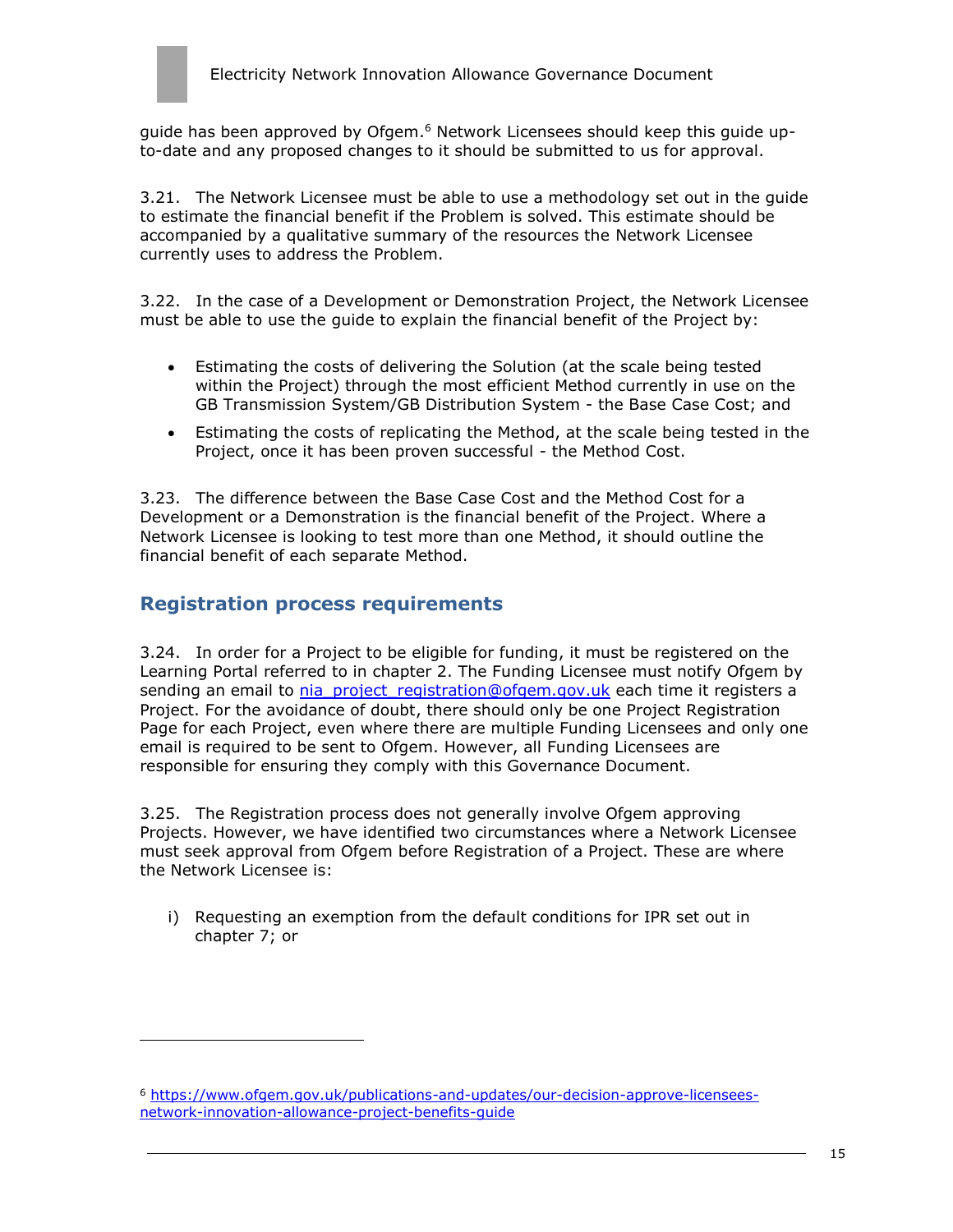

ii) Intends to make payments to itself or to Related Undertakings as set out in chapter 4.

3.26. Where the Network Licensee wishes to register a Project in one of the circumstances described in paragraph 3.25, it should make a written submission to Ofgem before the Network Licensee registers the Project. Ofgem will review the submission and will only provide approval where it considers that a satisfactory justification has been supplied. Ofgem will undertake this review and respond to the request within 20 Working Days of receipt of the submission. If, during the 20 Working Day evaluation period following the submission of the request, Ofgem considers that additional information will be needed to assess whether approval should be given then in these circumstances the Authority may extend the deadline for its decision by up to 20 Working Days, from the day when the further information was provided.

3.27. Where a Network Licensee has explained in its PEA why it (or its Project Partners) will face commercial harm from disclosure of any of the information required in table 3.1 below and informed Ofgem when registering the Project then it is not required to publish this information. However, if the Authority later considers that information has been unreasonably withheld then NIA Expenditure up to the value of the Project may be declared ineligible.

3.28. Where multiple Network Licensees wish to recover Allowable NIA Expenditure for the purposes of a collaborative Project then Funding Licensees must be named on the NIA Project Registration Page. Where there are multiple Funding Licensees, it should be made clear at the time of Registration what contribution each Funding Licensee will be making.

3.29. If the Network Licensee is not seeking approval to register a Project for one of the reasons identified in paragraph 3.25, the Project will be registered when the Network Licensee publishes information required for the Registration of NIA Projects on the Learning Portal.

3.30. A Project can be registered at any time during the Relevant Year. Projects must start in the same Relevant Year in which they are registered, except where Registration has taken place within 20 Working Days of the end of the Relevant Year, in which case the Project may start in that Relevant Year or in the subsequent Relevant Year.

3.31. Projects must not be started until Registration has taken place and Ofgem has been notified. Where the Network Licensee has sought permission from Ofgem to register a Project, it cannot be started until the Network Licensee has received permission from Ofgem to register the Project.

3.32. A Network Licensee can still register a NIA Project even if it does not expect to incur any Allowable NIA Expenditure. In doing so, it will still be eligible to receive Allowable NIA Expenditure if the outturn costs and benefits are different from expectation.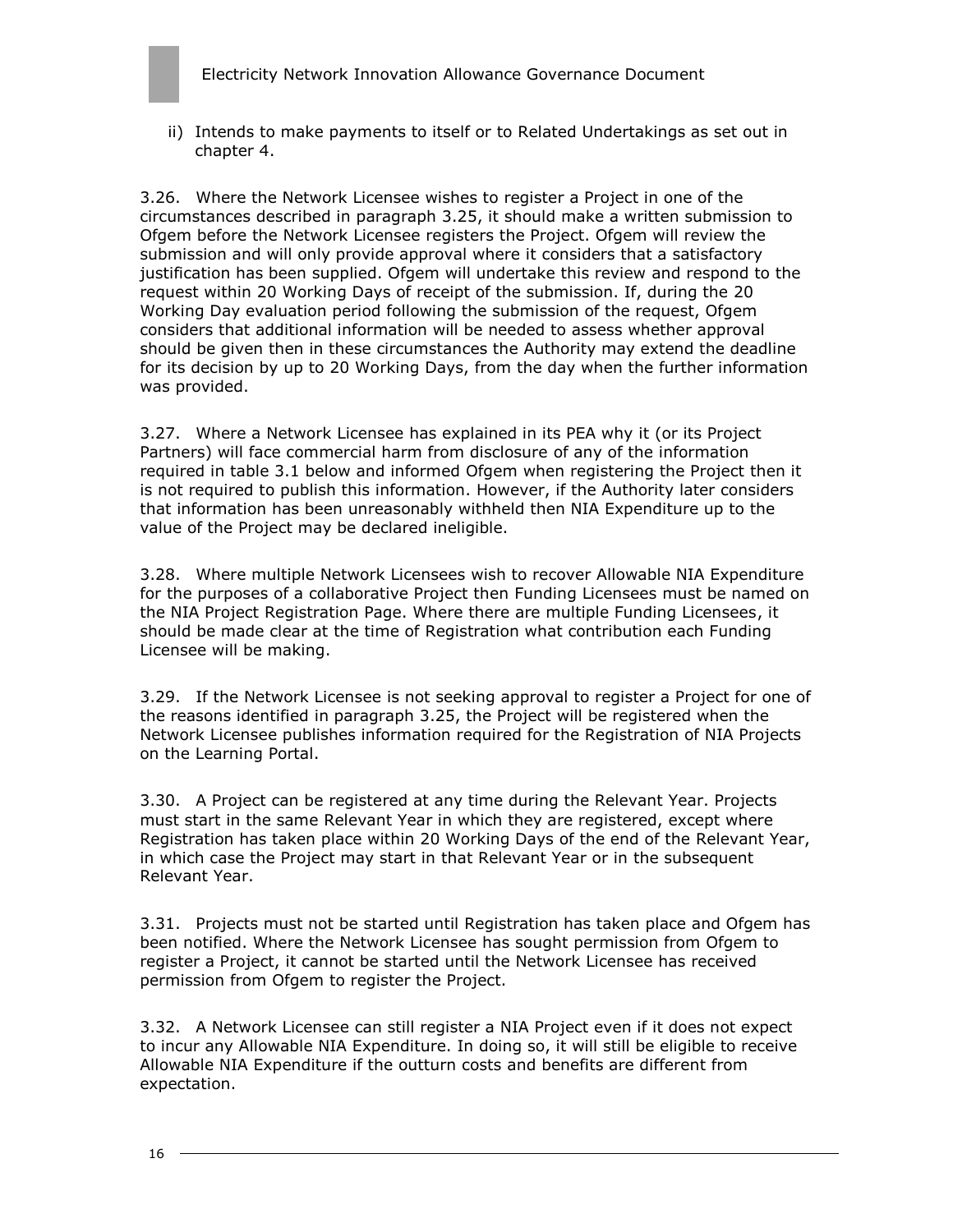3.33. The Funding Network Licensee(s) will provide the information required for Registration set out in Table 3.1 on the NIA Project Registration Page.

### **Table 3.1: Information required for the Registration of NIA Projects**

| <b>Information required</b>                                                 | <b>Description</b>                                                                                                                                                                                                                                                                  |
|-----------------------------------------------------------------------------|-------------------------------------------------------------------------------------------------------------------------------------------------------------------------------------------------------------------------------------------------------------------------------------|
| Project title                                                               |                                                                                                                                                                                                                                                                                     |
| Funding Licensee(s)                                                         | The Network Licensee(s) which register(s) the<br>Project and recover(s) the Allowable NIA<br>Expenditure from Customers.                                                                                                                                                            |
| Eligibility                                                                 | This section should explain why the Project<br>meets the Specific Requirements (see paragraphs<br>3.5 to 3.18).                                                                                                                                                                     |
| Problem(s)                                                                  | This section should outline the Problem(s) which<br>is being addressed by the Project.                                                                                                                                                                                              |
| Method(s)                                                                   | This section should set out the Method(s) that<br>will be used in order to solve or investigate the<br>Problem. The type of Method should be identified<br>where possible, eg technical or commercial.                                                                              |
| Scope and Objectives                                                        | The scope and objectives of the Project should be<br>clearly defined including the benefits (eg<br>financial, environmental, etc) which would<br>directly accrue to the GB Transmission<br>System/GB Distribution System.                                                           |
| Success criteria                                                            | Details of how the Funding Licensee will evaluate<br>whether the Project has been successful.                                                                                                                                                                                       |
| Project Partners and external<br>funding                                    | Details of actual or potential Project Partners and<br>External Funding support as appropriate.                                                                                                                                                                                     |
| Potential for new learning                                                  | Details of what the parties expect to learn and<br>how the learning will be disseminated.                                                                                                                                                                                           |
| Scale of Project                                                            | The Funding Licensee should justify the scale of<br>the Project - including the scale of the<br>investment relative to the potential benefits. In<br>particular, it should explain why there would be<br>less potential for new learning if the Project were<br>of a smaller scale. |
| Geographical area                                                           | Details of where the Project will take place. If the<br>Project is a collaboration Project, the Funding<br>Licensee area(s) in which the Project will take<br>place should be identified.                                                                                           |
| Revenue allowed for in the<br>RIIO-T1 settlement or RIIO-<br>ED1 settlement | An indication of the expenditure allowed for<br>within the RIIO-T1 or RIIO-ED1 settlements <sup>7</sup> that<br>is likely to be saved as a result of the Project.                                                                                                                   |
| Indicative total NIA Project<br>Expenditure                                 | An indication of the total Allowable NIA<br>Expenditure that the Funding Licensee expects to<br>reclaim for the whole of the Project.                                                                                                                                               |

<sup>7</sup> This is the Expenditure included in the Licensees' Business Plan for RIIO-T1 or RIIO-ED1

ł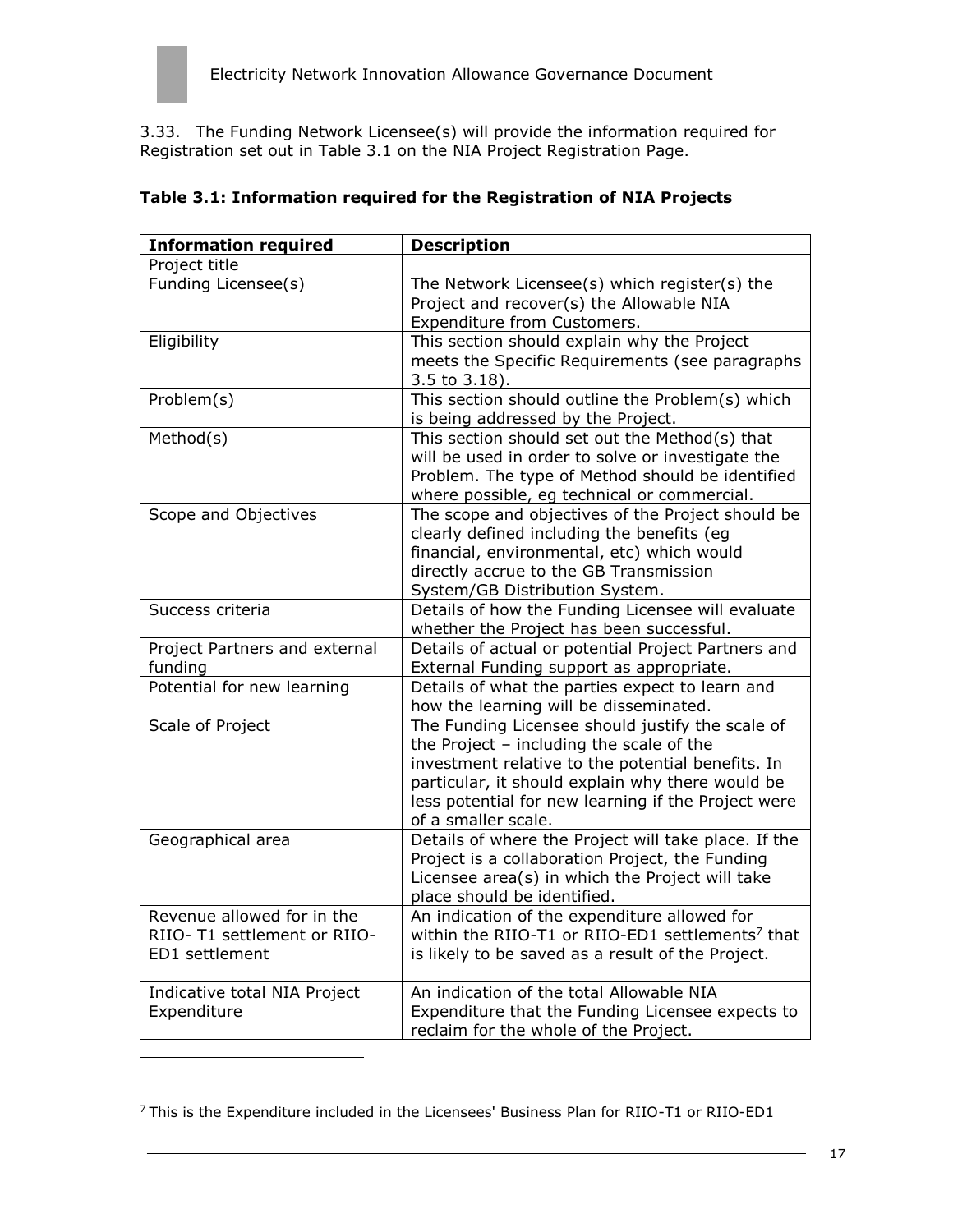## **NIA Project change requirements**

3.34. Once a NIA Project has been registered, the Funding Licensee will not be able to change the following aspects of the Registered Project:

- i) Project title;
- ii) Problem;
- iii) Objectives;
- iv) Success criteria; and
- v) The IPR arrangements.

3.35. Further, although the Funding Licensee can reduce the level of payment that was registered to be made to a Related Undertaking, it cannot either increase the payment or make a payment to an additional Related Undertaking without receiving approval from Ofgem.

3.36. If the Funding Licensee can demonstrate that there will be a benefit to changing other aspects of the Project (not listed in paragraph 3.34) based on learning once the Project has been started, it may do so. The Network Licensee must update the information on the Project Information Page (including an explanation of why the change has been made). The Network Licensee must inform Ofgem by email at [nia\\_project\\_registration@ofgem.gov.uk.](mailto:nia_project_registration@ofgem.gov.uk) For the avoidance of doubt, this change could include prematurely terminating the Project.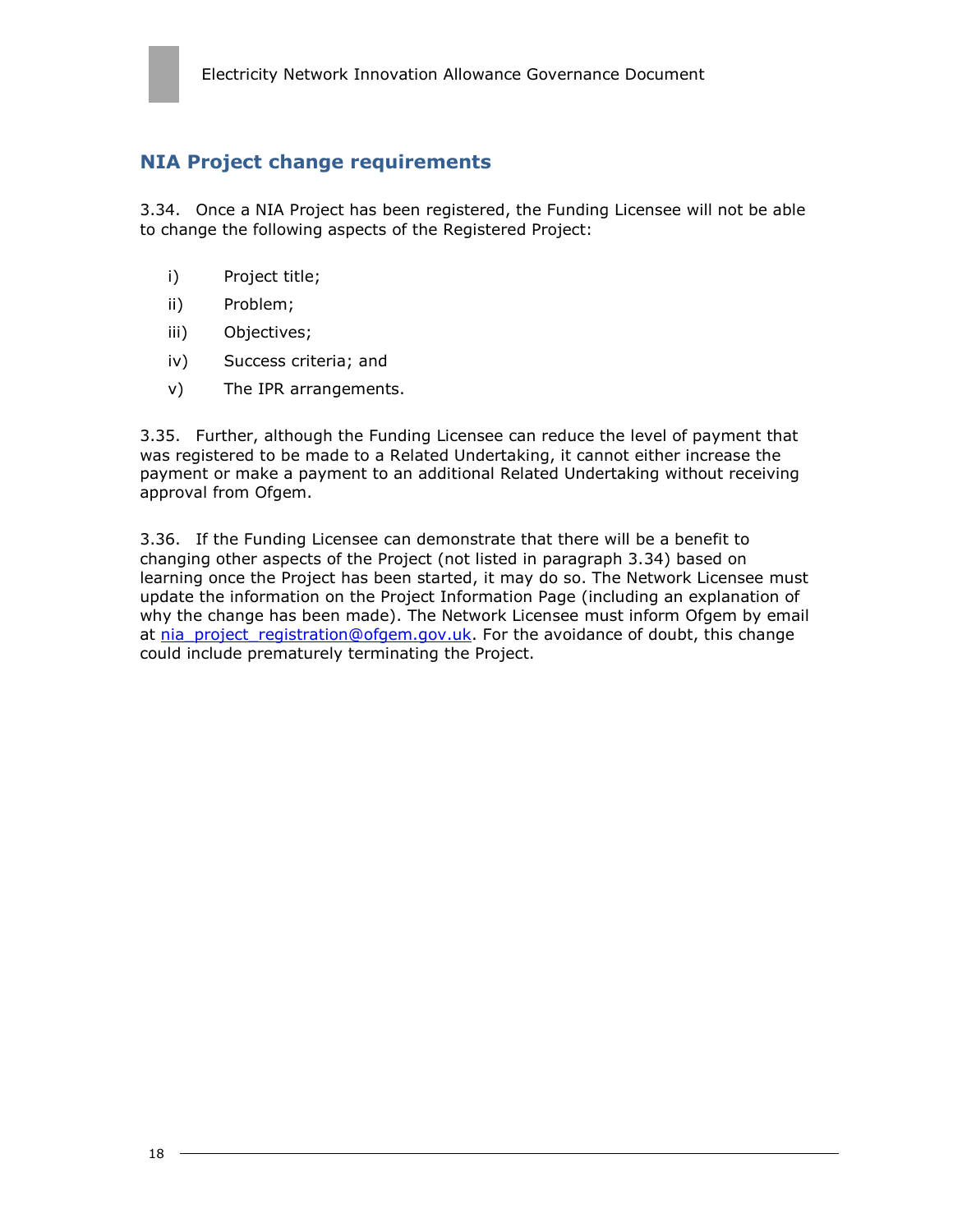# 4. Eligible NIA Expenditure

#### **Chapter Summary**

This chapter defines what Eligible NIA Expenditure is and defines what will be considered Eligible Bid Preparation Costs.

4.1. Expenditure associated with undertaking NIA Projects can be recovered under the NIA. This is described in paragraphs 4.3 to 4.5 below and is called Eligible NIA Expenditure. In relation to NIC projects which passed the NIC Initial Screening Process in or before Relevant Year 2017/2018, expenditure associated with preparation of the submission for the NIC can also be recovered under the NIA. This is described in paragraphs 4.9 - 4.11 below and is called Eligible Bid Preparation Costs.

4.2. The amount available for Allowable NIA Expenditure can be calculated using the parameters set out in the NIA Licence Condition.

## **Eligible NIA Expenditure requirements**

4.3. Eligible NIA Expenditure is expenditure on a Project that is related to the implementation of the Network Licensee's Project subject to the restrictions set out in this Governance Document.

#### **NIA Expenditure relating to equipment**

4.4. If the NIA expenditure relates to equipment (including control and/or communications systems and/or software) then:

- It must be incurred in relation to the research, development or procurement, installation or operation or maintenance or decommissioning of equipment which will have a Direct Impact on the Network Licensee's network;
- It must not be related to the procurement, installation, operation and decommissioning of any device on any Customers' premises that measures the consumption of energy and provides such measurement data to an Energy Supplier; and
- it will be deemed to be connected to and form part of the Network Licensee's network if it is being used to test the impact of electricity demand of commercial or domestic Customers on the Network Licensee's network.

#### **Payments to network users**

4.5. If the expenditure involves payments to a Related Undertaking to remunerate a Network User for the actions it takes as part of the NIA Project then: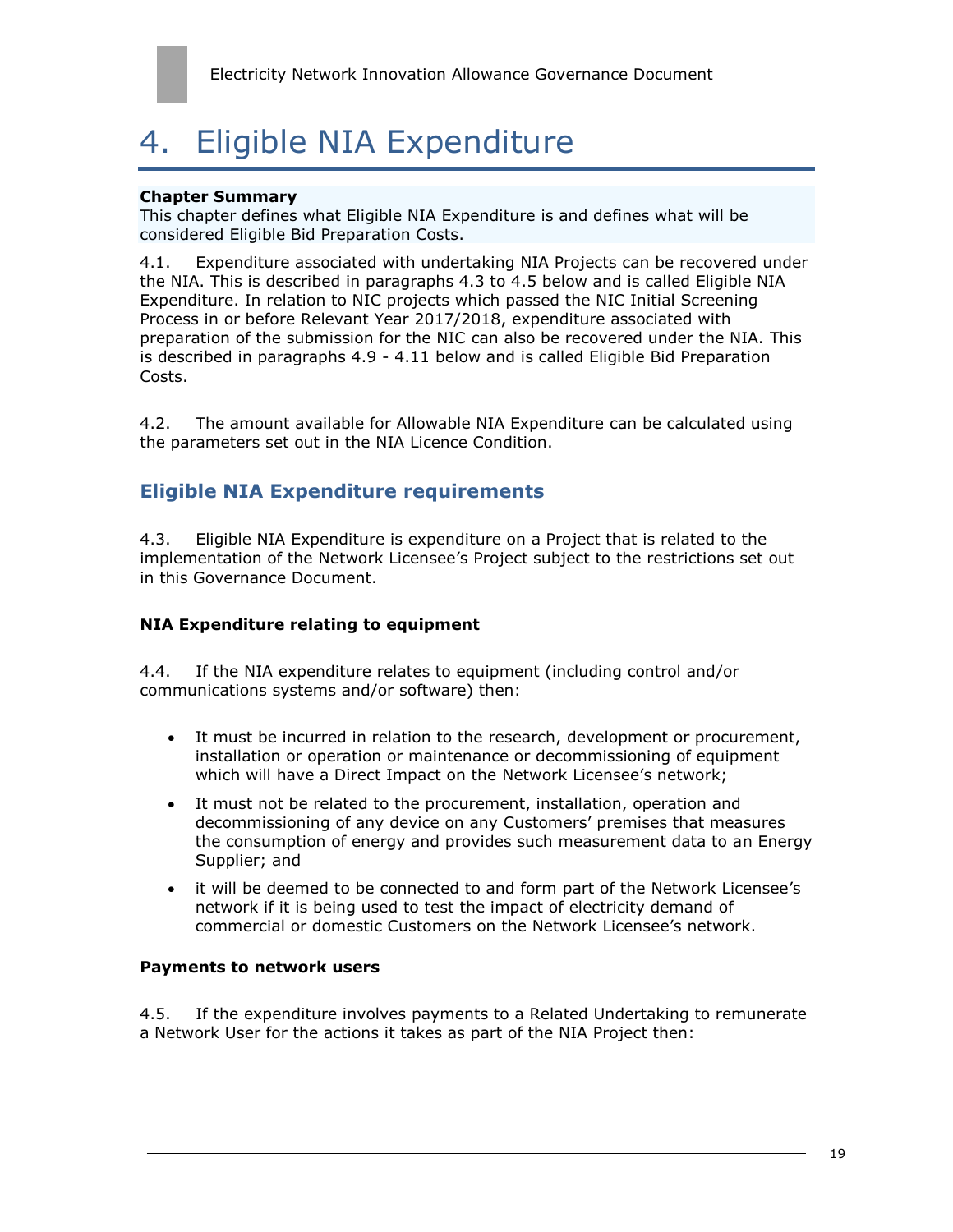

- All payments that are proposed to be made to any Related Undertaking must be declared before Project Registration and will require approval from Ofgem before the Project can be registered;
- The Network Licensee must simultaneously offer the same terms to similar Network Users on the part of the network that is within the Project boundary, and must have used reasonable endeavours to identify similar network users; and
- The payment cannot be made directly to the Network Licensee or to affiliated Network Licensees undertaking the NIA Project, except to cover the marginal operating costs of running existing Network Licensee owned generation or storage plants that are solely necessary for the purposes of the Project. Such marginal operating costs must be declared at the time of Project Registration and will require approval from Ofgem before the Project can be registered.

### **Customer protection requirements**

- 4.6. The Network Licensee, its contractors and its Project Partners must:
	- Not visit a premises of any Customer for sales or marketing activities in connection with, in the context of or otherwise under the guise of the Project; and
	- Have regard to the implementation of the smart meter roll-out in the geographical area relevant to the Project to ensure that the Project does not impede the implementation of the roll-out in any way.

## **Unrecoverable NIA Expenditure**

4.7. Unrecoverable NIA Expenditure cannot be recovered from Allowable NIA Expenditure. Unrecoverable NIA Expenditure is any NIA Project Expenditure arising from a failure to conform to technical requirements or arising from an increase in payments associated with a reduction in standards of performance.

#### **Technical requirements and standards of performance**

4.8. Meeting the criteria for NIA Projects does not exempt the Network Licensee from complying with its licence obligations to conform to all technical requirements or standards of performance or any other legislation. If the Network Licensee wishes to seek derogation from technical requirements or incentive schemes, it must do so through the relevant existing mechanisms. Without a derogation, any increase in payments resulting from a reduction in performance that occurs through undertaking a NIA Project is deemed Unrecoverable NIA Expenditure.

## **Eligible NIC Bid Preparation Costs**

4.9. Paragraphs 4.10 to 4.11 only apply to NIC projects which passed the NIC Initial Screening Process in or before Relevant Year 2017/2018. For Network Licensees, any Bid Preparation Costs for a Project which passed the NIC Initial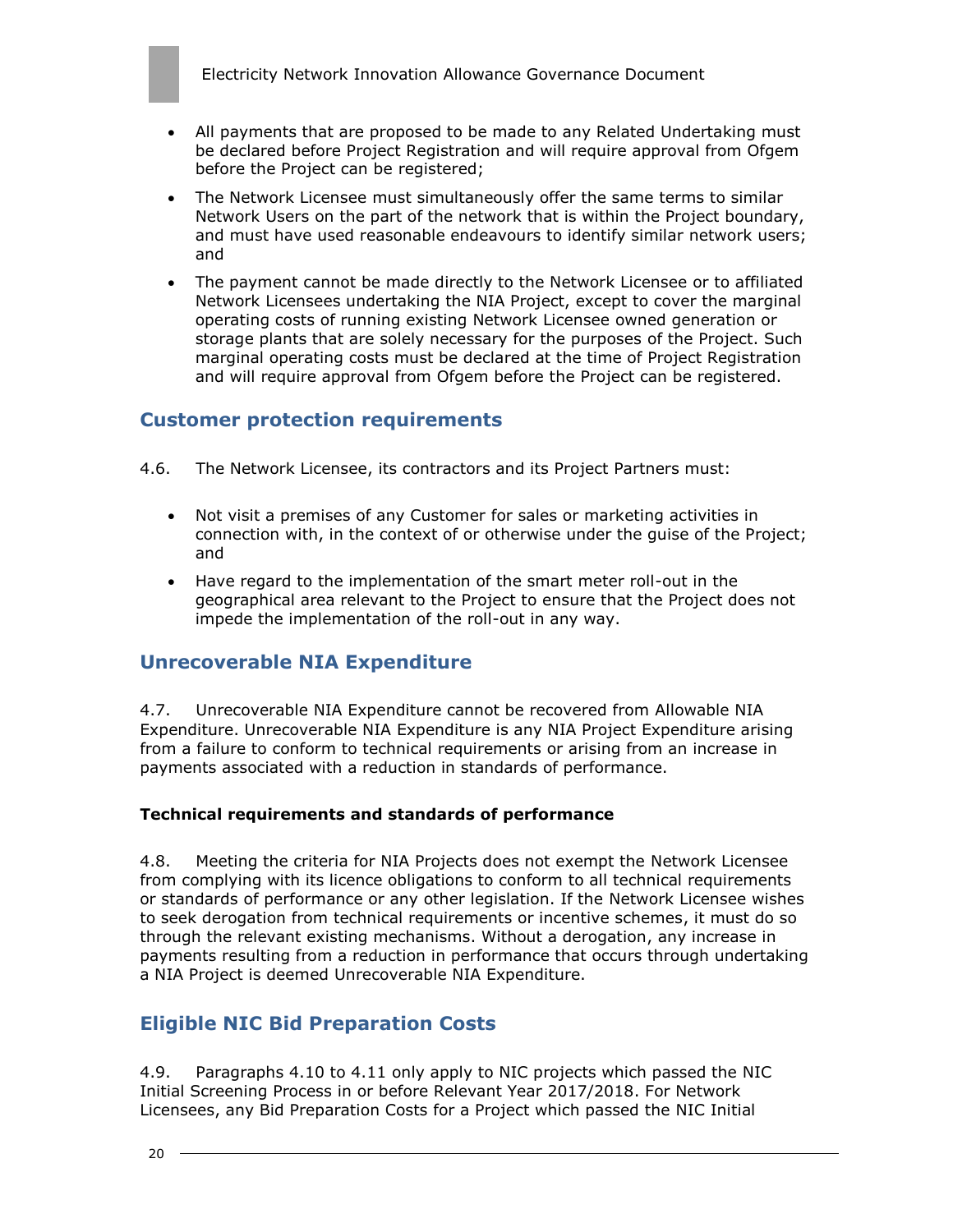

Screening Process in or before Relevant Year 2017/2018 must be recovered by the Network Licensee during that Relevant Year.

4.10. Up until Relevant Year 2017/2018, the NIA Licence Condition permits the Network Licensee to use up to a maximum of £175,000 or 5 per cent of the funding requested under the NIC Licence Condition, whichever was smaller, from its NIA to cover efficiently incurred expenditure it incurred submitting bids to the NIC.

4.11. Efficiently incurred costs associated with preparing a submission which has passed the NIC Initial Screening Process and/or associated with the implementation and maintenance of the Learning Portal and Collaboration Portal can be funded as Bid Preparation Costs. The Network Licensee must be able to demonstrate that it has used the amount claimed under Eligible Bid Preparation Costs for the purposes listed above. Where the Network Licensee is part of an Electricity Transmission Group or Electricity Distribution Group, the sum of such costs recoverable by all of the Network Licensees in that group cannot be more than  $£175,000$  or 5 per cent of the NIC Funding requested, whichever is the smaller amount.

## **External NIA funding**

4.12. If the Network Licensee receives funding from a Project Partner or from an External Funder that covers Eligible NIA Project Expenditure then it cannot use its NIA to fund the activities paid for by a Project Partner or by the External Funder.

## **Revenue allowed for within the RIIO-T1 or RIIO-ED1 settlements**

4.13. Direct Benefits are any benefits of the Project accruing to the Network Licensee during the Project implementation, and comprise expenditure included in the Network Licensee's Business Plan for the RIIO-T1 or RIIO-ED1 period that will be saved through undertaking the Project.

4.14. Where the Network Licensee receives Direct Benefits because of undertaking the Project, the amount saved should be used to cover the expenditure incurred on the NIA Project and so must be deducted from the Eligible NIA Expenditure.

## **Eligible NIA Internal Expenditure**

4.15. The proportion of NIA expenditure the Network Licensee can spend on its own internal resources is set out in the NIA Licence Condition. This means that only that proportion of NIA expenditure can be spent internally, eg on salaries. The remaining NIA expenditure must be external. Efficiently incurred costs associated with implementing and maintaining the Learning Portal and the Collaboration Portal can be recovered as Eligible NIA Internal Expenditure.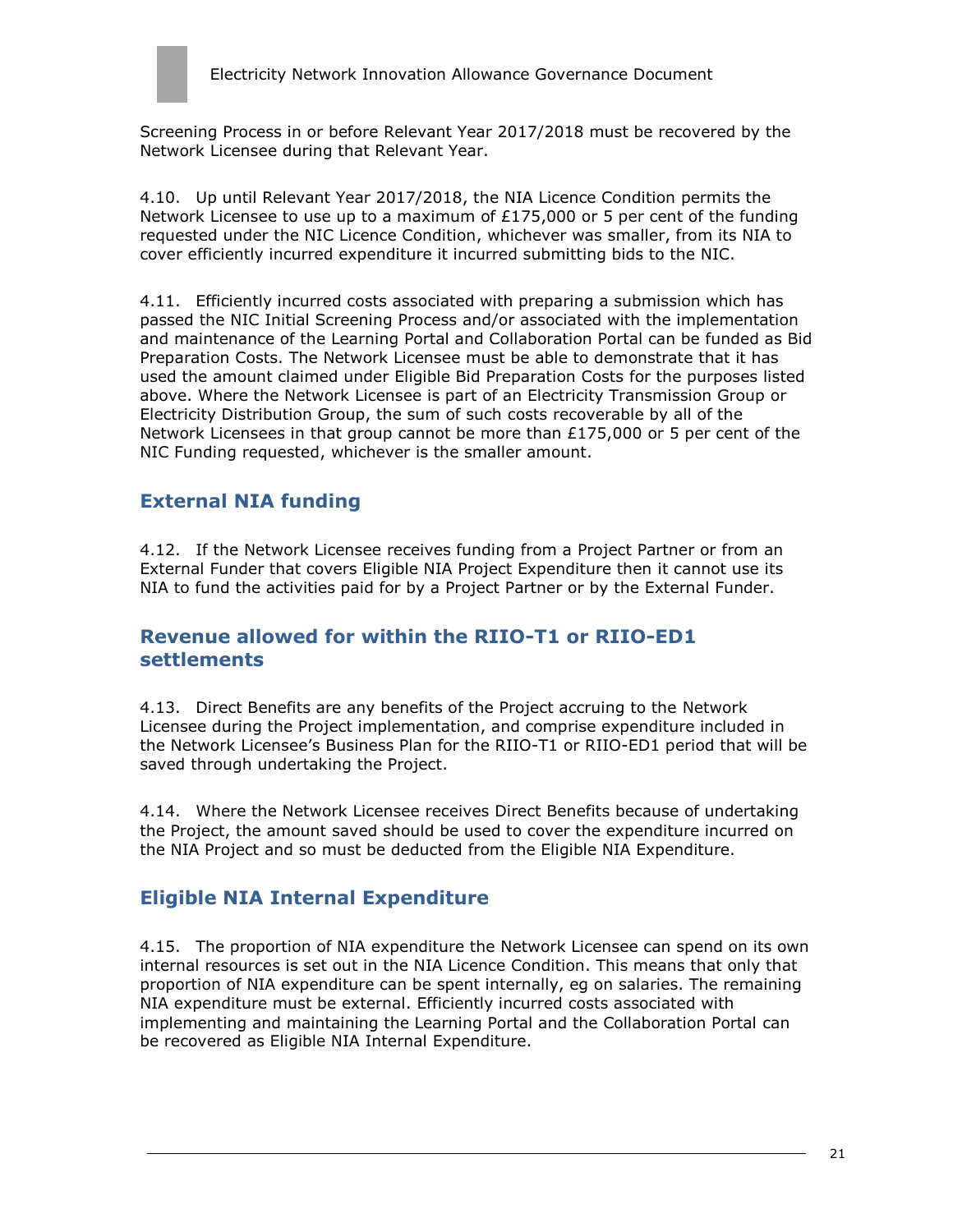# 5. Annual regulatory reporting for NIA Projects

5.1 The Network Licensee must report the required details for its NIA Expenditure as set out in Standard Licence Condition B15 (Regulatory Instructions and Guidance) of the Electricity Transmission Licence and in Standard Licence Condition 46 (Regulatory Instructions and Guidance) of the Electricity Distribution Licence.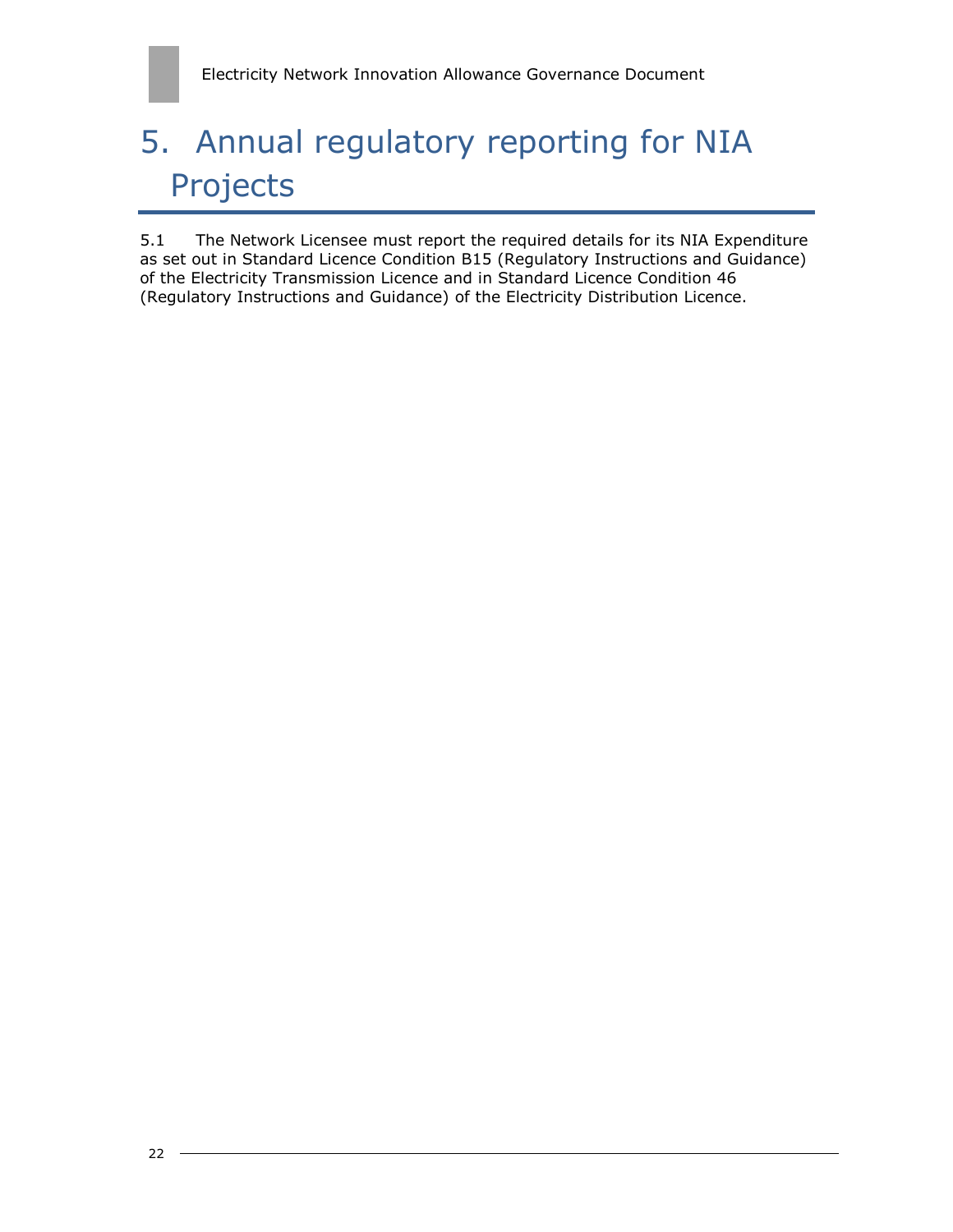# 6. Knowledge transfer

#### **Chapter Summary**

Facilitating knowledge transfer is one of the key aims of the RIIO Innovation Stimulus. Learning should be shared among all Network Licensees. This chapter sets out the knowledge transfer requirements of the NIA.

6.1. There are four requirements relating to knowledge transfer set out in this document: the Project Progress Information, an annual summary of NIA activity, an annual conference described in this chapter and the treatment of IPR (which is comprehensively set out in chapter 7). The Network Licensee should also seek other mechanisms to ensure effective Dissemination of learning.

#### **Learning Portal deadline**

6.2. The Network Licensee must publish the required Project Progress Information on the Learning Portal by 31 July each year. If a NIA Project is halted, the Project Progress Information must be published by 31 July following the halting of the Project. This is separate to the requirement to publish an annual summary of NIA activity under paragraph 6.7.

## **Project Progress Information**

6.3. The Network Licensee must publish the Project Progress Information for each NIA Project that has developed new learning in the preceding Relevant Year on the Learning Portal. This publication should provide sufficient information for third parties to understand what has been learnt from the Project and should be sufficient to allow other Network Licensees to replicate the Project and minimise the likelihood that other Network Licensees will unnecessarily duplicate the Project using their NIA in future. If the NIA Project generates IPR that Ofgem has agreed at Registration does not need to be shared, the Project Progress Information must provide sufficient information for other Network Licensees to determine whether the IPR would be of value.

6.4. Where the Network Licensee has explained in its PEA and informed Ofgem at Registration why it (or its Project Partners) will face commercial harm from disclosure of any of the information required in Table 6.1 then it is not required to publish this information in the Project Progress Information. If the Authority later considers information has been unreasonably withheld then NIA Expenditure up to the value of the Project may be declared ineligible.

6.5. The Project Progress Information should include the following sections in the order that they appear below.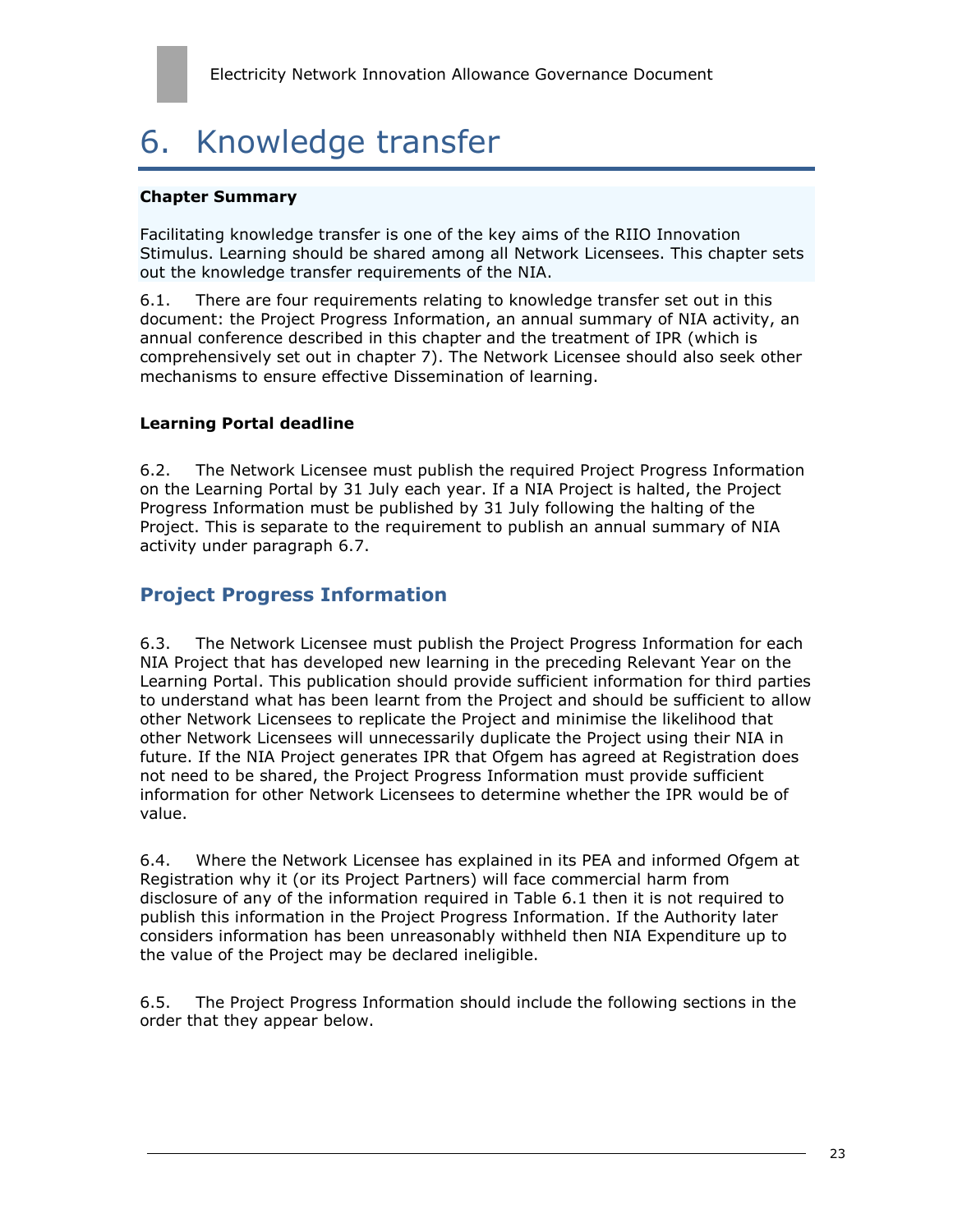## **Table 6.1: Required Project Progress Information.**

| <b>Section</b>                  | <b>Description</b>                                     |
|---------------------------------|--------------------------------------------------------|
| Project Title                   | As at Registration                                     |
| Scope and objectives            | As at Registration                                     |
| Success criteria                | As at Registration                                     |
| Performance compared to the     | Details of how the Project is                          |
| original Project aims,          | investigating/solving the issue described in the       |
| objectives and success criteria | NIA Project Registration Pro-forma.                    |
|                                 | Details of how the Project is                          |
|                                 | performing/performed relative to its aims,             |
|                                 | objectives and success criteria.                       |
| Required modifications to the   | The Network Licensee should state any changes          |
| planned approach during the     | to its planned methodology and describe why            |
| course of the Project           | the planned approach proved to be                      |
|                                 | inappropriate.                                         |
| Lessons learnt for future       | Recommendations on how the learning from the           |
| Projects                        | Project could be exploited further.                    |
|                                 | This may include recommendations on what               |
|                                 | form of trialling will be required to move the         |
|                                 | Method to the next TRL.                                |
|                                 | The Network Licensee should also state if the          |
|                                 | Project discovered significant problems with the       |
|                                 | trialled Methods.                                      |
|                                 | The Network Licensee should comment on the             |
|                                 | likelihood that the Method will be deployed on a       |
|                                 | large scale in future.                                 |
|                                 | The Network Licensee should discuss the                |
|                                 | effectiveness of any Research, Development or          |
|                                 | Demonstration undertaken.                              |
| The outcomes of the Project     | When available, comprehensive details of the           |
|                                 | Project's outcomes are to be reported. Where           |
|                                 | quantitative data is available to describe these       |
|                                 | outcomes it should be included in the report.          |
|                                 | Wherever possible, the performance                     |
|                                 | improvement attributable to the Project should         |
|                                 | be described. If the TRL of the Method has             |
|                                 | changed as a result of the Project this should be      |
|                                 | reported.<br>The Network Licensee should highlight any |
|                                 | opportunities for future Projects to develop           |
|                                 | learning further.                                      |
| Data access details             | A description of how any network or                    |
|                                 | consumption data (anonymised where                     |
|                                 | necessary) gathered in the course of a Project         |
|                                 | can be requested by interested parties. This           |
|                                 | requirement may be met by including a link to          |
|                                 | the publicly available data sharing policy which       |
|                                 | is required by virtue of paragraph 2.13.               |
|                                 |                                                        |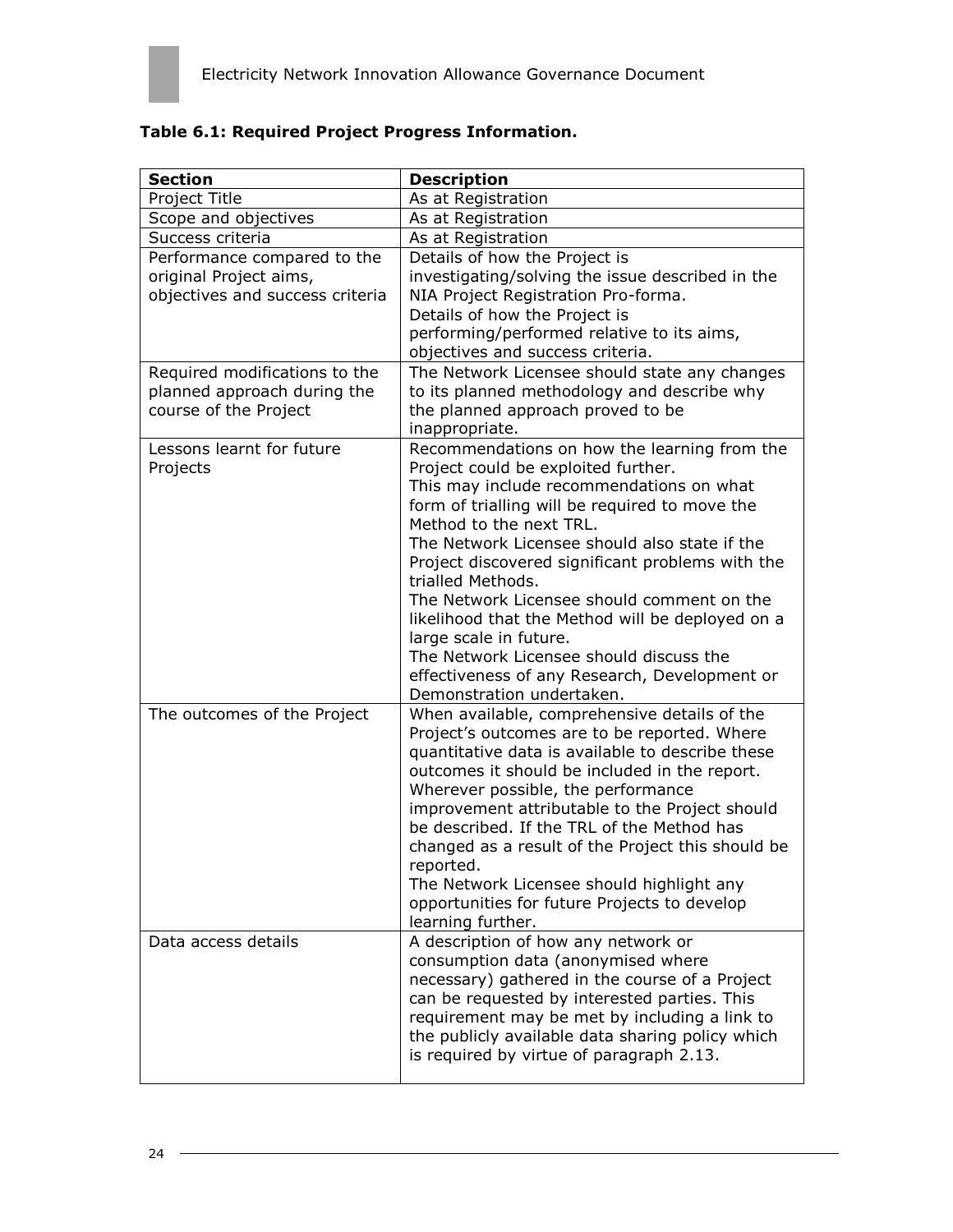

| <b>Section</b>         | <b>Description</b>                                                                                                                                                                                                                                                                                                                                                                                                                                                                                                                                                                                                                                                                                 |
|------------------------|----------------------------------------------------------------------------------------------------------------------------------------------------------------------------------------------------------------------------------------------------------------------------------------------------------------------------------------------------------------------------------------------------------------------------------------------------------------------------------------------------------------------------------------------------------------------------------------------------------------------------------------------------------------------------------------------------|
| Foreground IPR         | A description of any foreground IPR that have<br>been developed by the project and how this will<br>be owned.                                                                                                                                                                                                                                                                                                                                                                                                                                                                                                                                                                                      |
|                        |                                                                                                                                                                                                                                                                                                                                                                                                                                                                                                                                                                                                                                                                                                    |
|                        | The following section is only required once the Project has been completed.                                                                                                                                                                                                                                                                                                                                                                                                                                                                                                                                                                                                                        |
| Planned implementation | Details on whether and how the Network<br>Licensee plans to modify its operations based on<br>learning from the Project.<br>If the Method is not ready to be used or<br>implemented, the Network Licensee should<br>explain what needs to happen before the Method<br>can be implemented. The Network Licensee can<br>break down the requirements into actions<br>required by Network Licensees and actions<br>required by non-Network Licensee parties.<br>If the Network Licensee intends to submit a<br>notice under Special Condition 6E (The<br>Innovation Roll-out Mechanism) or under Charge<br>Restriction Condition 3D (The Innovation Roll-<br>out Mechanism) this should be noted here. |
| Other comments         |                                                                                                                                                                                                                                                                                                                                                                                                                                                                                                                                                                                                                                                                                                    |

#### **Compliance**

j.

6.6. In the event that Ofgem considers that the Project Progress Information does not comply with the requirements of this Governance Document, it will explain why and ask the Network Licensee to resubmit the Project Progress Information. If Ofgem considers that the resubmitted Project Progress Information still does not comply with this Governance Document, Ofgem may reduce the Network Licensee's network revenue by an amount up to the level of funding allowed for the Project using the mechanism set out in the NIA Licence Condition.

## **Annual summary of NIA activity requirements**

6.7. The Network Licensee must produce an annual summary of its NIA activity. Network Licensees may wish to combine this requirement with the annual reporting requirements under the NIC Governance Document.<sup>8</sup> This summary should:

- Summarise the progress of the Network Licensee's NIA activities in the Relevant Year;
- Summarise how the NIA activities link to the Network Licensee's innovation strategy;

<sup>&</sup>lt;sup>8</sup> Licensees may need to bring forward annual reports on NIC projects to align the reporting dates with the NIA annual summary.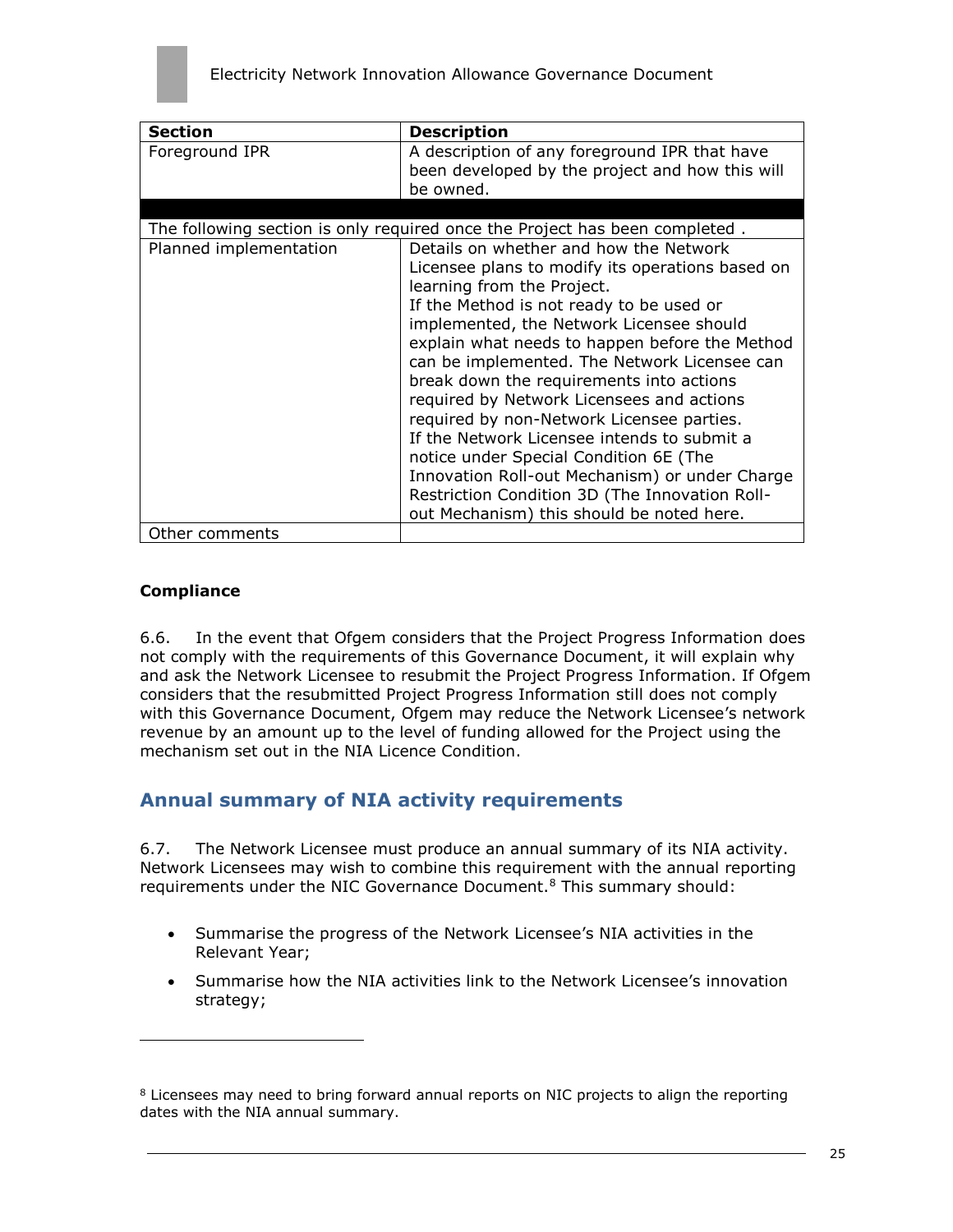- Highlight areas of significant new learning; and
- Be signed by the senior person responsible for implementing NIA Projects.

6.8. We expect this document to be brief and to refer to the detailed information on the Learning Portal where further detail on Projects can be found. The Network Licensee should publish this summary on its website and add a link to the document on the Learning Portal by 31 July each year.

### **Annual conference requirements**

6.9. The Network Licensee must collectively with other Network Licensees that are required to comply with this Governance Document organise an annual conference. The annual conference will be held every Relevant Year for Network Licensees, Project Partners and for interested third parties. Expenditure incurred in organising this annual conference can form part of the expenditure the licensee is permitted to spend on its own internal resources under the NIA Licence Condition. The Network Licensee must (subject to any confidentiality or IPR arrangements approved before Registration) highlight the key learning that has been developed by the Network Licensee since the previous annual conference.

6.10. This conference may form part of the same event as any NIC or LCN Fund conferences and the Network Licensee may charge attendees a nominal sum for attending the conference. The Network Licensee's income from charges is not to exceed the efficient cost to the Network Licensee of organising the conference.

6.11. The NIA conference may be a single event for gas and electricity or multiple events. We expect Network Licensees to agree the format of the annual conference.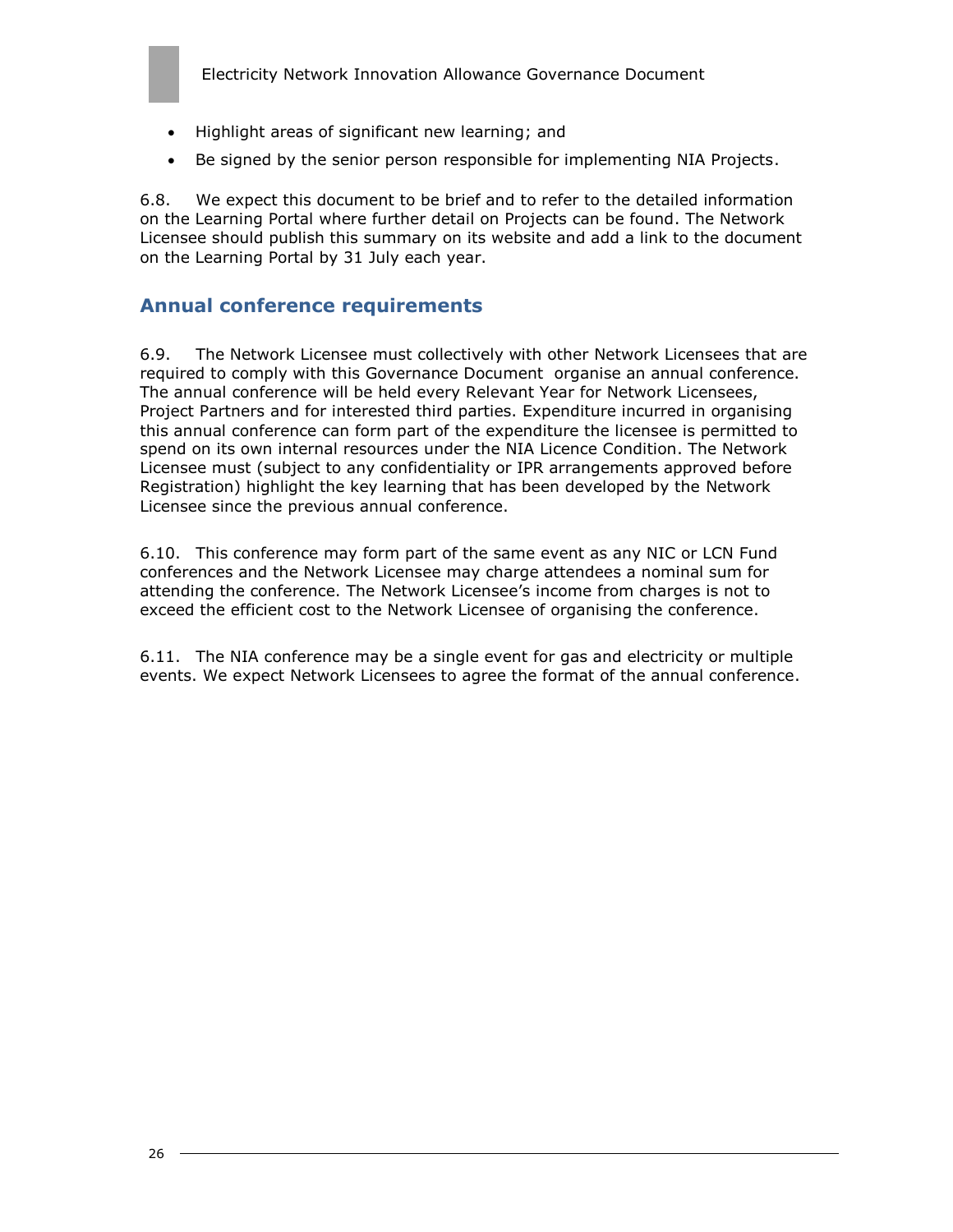# 7. Intellectual Property Rights (IPR)

#### **Chapter Summary**

To facilitate knowledge transfer we have created a default treatment for IPR. This chapter sets out these default arrangements.

## **Introduction**

7.1. We recognise that the Projects financed by the NIA may create IPR either for the Funding Licensee or for any Project Partners (whether for one, both or jointly), and that these rights could restrict the Dissemination of knowledge and also provide value through future revenues.

7.2. The Network Licensee is required to enter into contractual arrangements with Project Partners which reflect the arrangements described in this chapter of the Governance Document. The purpose of these arrangements is to:

- Ensure the Dissemination of knowledge generated by each NIA Project; and
- Protect Customers against paying excessively for products or approaches (for which they have contributed to the cost of development by providing NIA funding).

7.3. Given the light touch nature of these arrangements, we expect the vast majority of NIA Projects to be able to comply with the requirements of this condition. However, in the circumstance that a potential Project Partner is not prepared to enter into contractual arrangements on this basis, we are willing to consider alternative arrangements on a case by case basis. In any event, all alternative arrangements must comply with the criteria set out in paragraph 3.10 of chapter 3.

## **Knowledge Dissemination**

7.4. Network Licensees must ensure that their IPR arrangements allow for the Dissemination of knowledge in respect of a Project. This knowledge includes the knowledge necessary to reproduce or simulate the outcome of a Project. It also includes the knowledge necessary to avoid a negative outcome. Where the deployment of IPR materially reduces the cost, difficulty or time associated with reproducing the outcome of a Project, this would also constitute an IPR which is material to the Dissemination of knowledge.

7.5. Relevant Foreground IPR is Foreground IPR that other Network Licensees will need to utilise in order to implement the Method(s) being Developed or Demonstrated in the Project. In the Project Registration Information, Network Licensees must describe their expectation of the Relevant Foreground IPR which will be generated in the Project. In the Project Progress Information, Network Licensees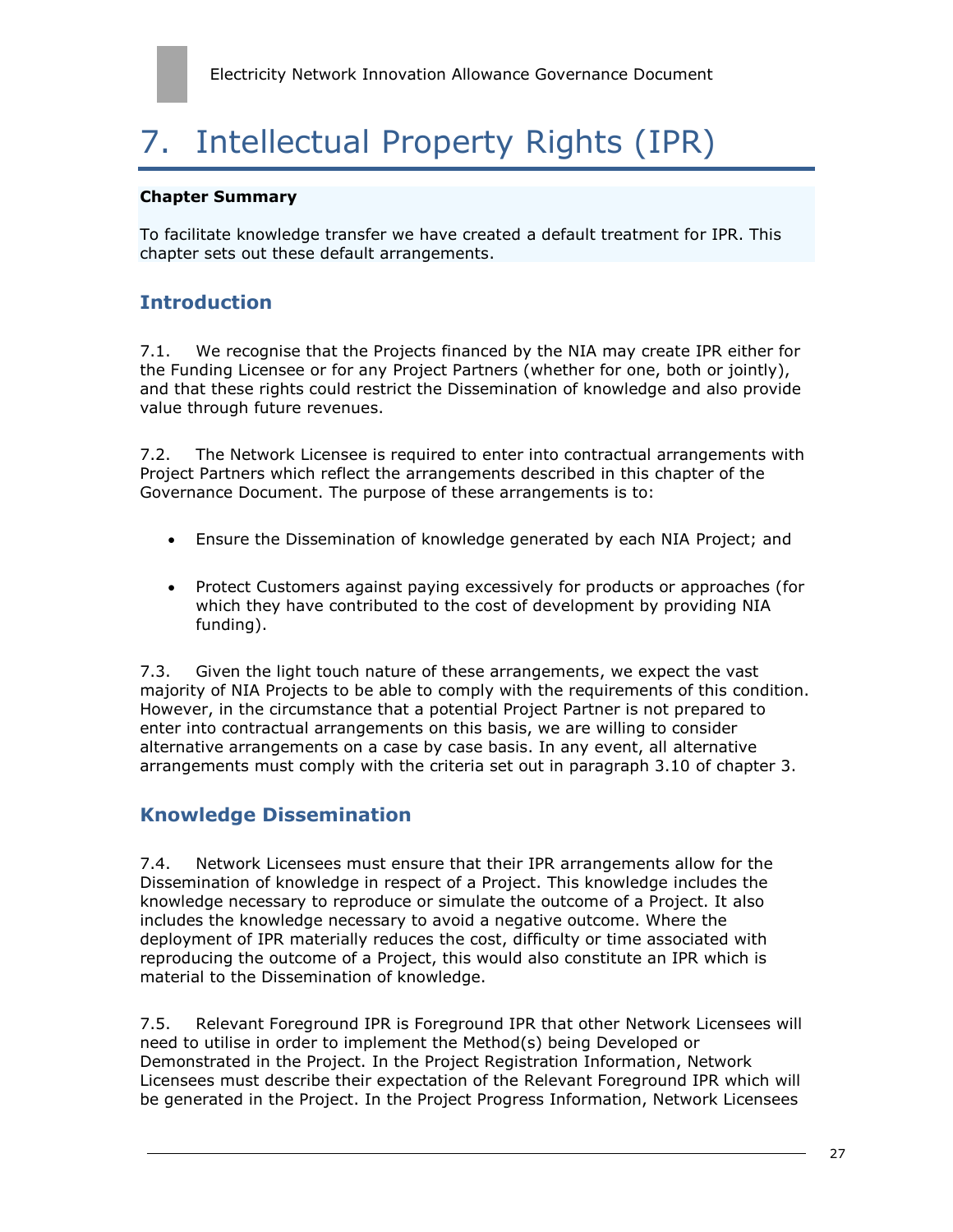must also identify the Foreground IPR in sufficient detail to enable others to identify whether they need to use it. It is not expected that the confidential details of IPR would be disclosed in Project Progress Information, only sufficient information to enable others to identify whether the IPR is of use to them<sup>9</sup>. Where Background IPR is required to use the Relevant Foreground IPR, this must also be clearly stated.

7.6. Foreground IPR within Commercial Products is not deemed Relevant Foreground IPR. However, these must be made available for purchase by Network Licensees after the Project and in line with paragraphs 7.8 to 7.10 below.

7.7. All other Network Licensees will have the automatic right to use Relevant Foreground IPR for use within their network system royalty free. The Network Licensee will ensure that arrangements are in place to allow such access.

## **Ensuring value**

7.8. Each Participant in the Project shall retain all rights in and to its Background IPR.

7.9. Each Participant shall own all Foreground IPR that it independently creates as part of the Project. Where Foreground IPR is created jointly, it may be owned in shares that are in proportion to the funding and work done in its creation. However, in circumstances where:

- The Network Licensee owns all the Foreground IPR generated by the Project; and
- The Network Licensee complies with paragraph 7.7 of this chapter,

we will consider the Project to conform with the default IPR arrangements.

7.10. The Network Licensee is required to consider and enter into contractual arrangements that have the potential to provide best long term value to all Customers during, and following the completion of, the Project. This could be, for example, taking into account the level of funding provided by other Project Partners, the IPR terms agreed between the Network Licensee and Project Partners as well as future pricing commitments (eg firm pricing for post Project products, discount arrangements etc) offered by Project Partners.

j.

<sup>&</sup>lt;sup>9</sup> This includes cases where Ofgem has agreed at Registration that certain IPR generated by a Project does not need to be shared – see paragraph 6.3.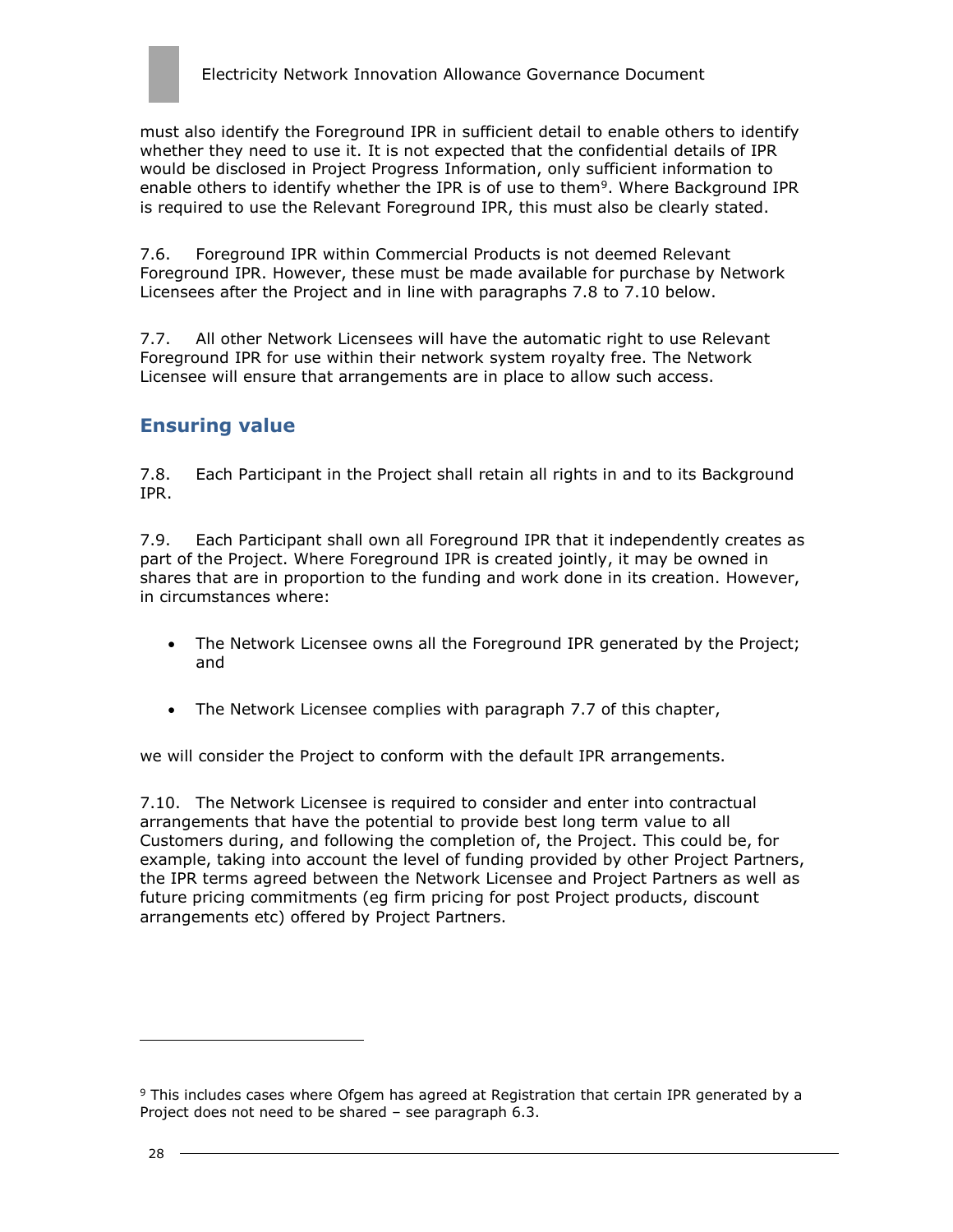## 8. Definitions

#### Allowable NIA Expenditure

Allowable NIA Expenditure is the total expenditure that can be recovered from the NIA. It includes Eligible NIA Expenditure and, in relation to NIC Projects which passed the NIC Initial Screening Process in or before Relevant Year 2017/2018 only, Eligible Bid Preparation Costs.

#### Authority

The Gas and Electricity Markets Authority established under section 1 of the Utilities Act 2000.

#### Background IPR

All the intellectual property owned or licensed to a Participant at the start of a Project.

#### Base Case Cost

The lowest cost method of delivering the Solution (on the scale outlined as part of the Project) which has been proven on the GB Transmission System/GB Distribution System.

#### Collaboration Portal

An online portal to inform collaborators about the NIA that complies with the requirements set out in Chapter 2 of this document.

#### Commercial Product

Products which have Background IPR identified prior to the commencement of the Project.

#### **Customer**

Any person supplied or requiring to be supplied with electricity at any premises in the System Operator's area but shall not include any authorised electricity operator in his capacity as such.

#### Development (TRL 4-6)

Activity focussed on generating and testing solutions to the Problem.

#### Demonstration (TRL 7-8)

Activity focussed on generating and testing solutions on the network and take it to a stage where it can be transferred to business as usual.

#### Direct Benefits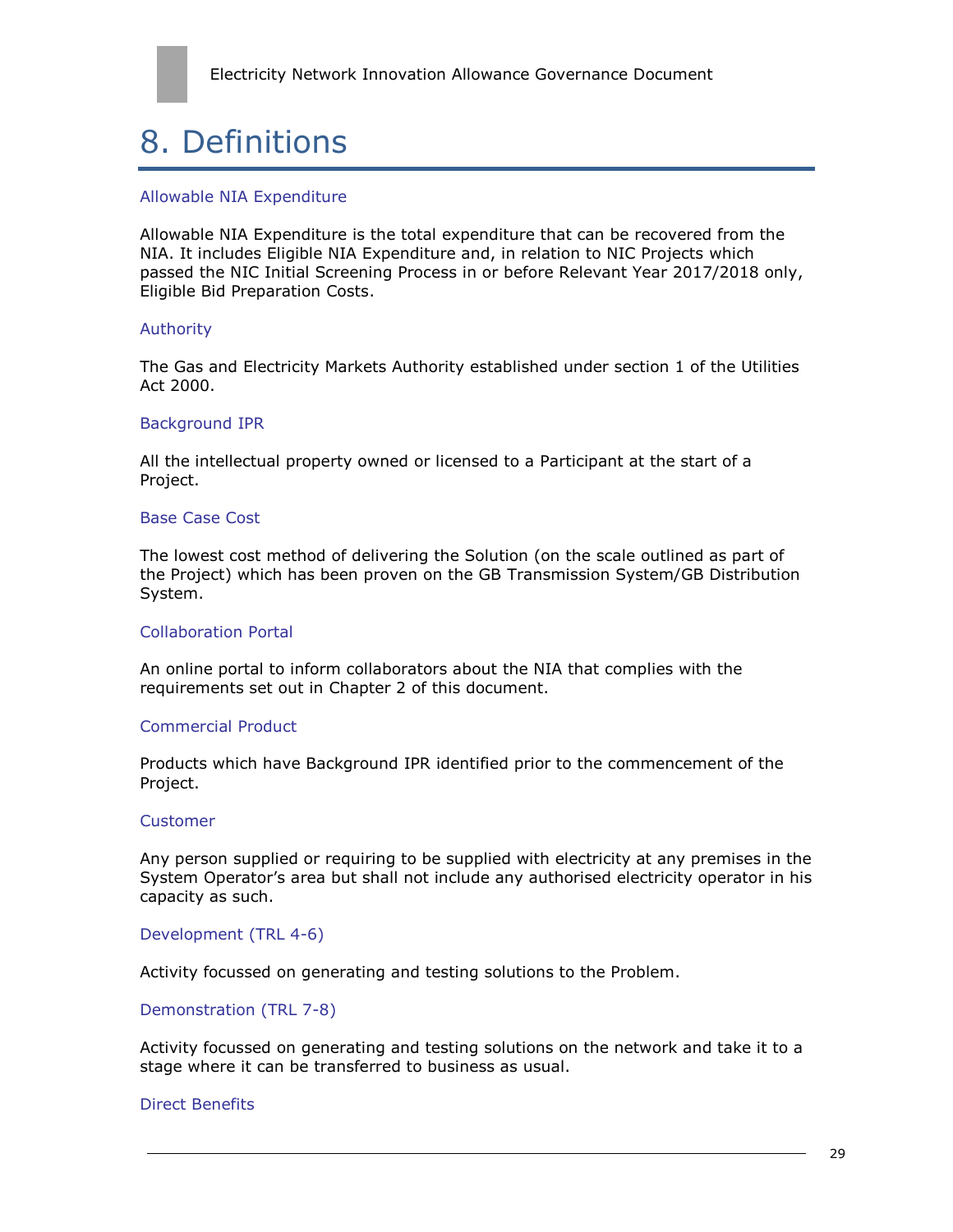Direct Benefits are the benefits of a Project accruing to the Network Licensee during the Project implementation and comprise any expenditure included within the Network Licensee's Business Plan for RIIO-T1 or RIIO-ED1 that will be saved as a result of undertaking the Project.

#### Direct Impact

Where the deployment or use of the Method (will in the case of Research) lead to a directly related measurable change or (in the case of a Development or Demonstration) cause a directly related measurable change in the operation of the GB Distribution System/GB Transmission System in a controllable way. Where the Method involves measures that aim to reduce or shift the electrical demand of commercial or domestic Customers, it is deemed to be controllable.

#### **Dissemination**

Means the activity undertaken to share learning from a Project.

#### Electricity Distribution Group

A group of electricity distributors in which the Network Licensee and every other Network Licensee within the group are affiliates of each other.

#### Eligible NIA Project

A Project that satisfies the criteria set out in chapter 3 and the requirements set out in chapter 4 of this Governance Document.

#### Eligible NIA Expenditure

The amount of expenditure spent or accrued by the Network Licensee in respect of Eligible NIA Projects (and, in relation to NIC Projects where funding was granted before 1 April 2018 only Eligible NIC Bid Preparation Costs) and forms part of Allowable NIA Expenditure as set out in Part B of the NIA Licence Condition.

#### Eligible NIA Internal Expenditure

The proportion of NIA Expenditure the Network Licensee can spend on their own internal resources.

#### Eligible NIC Bid Preparation Costs

For the purposes of NIC Funding in relation to Projects which passed the NIC Initial Screening Process in or before Relevant Year 2017/2018, the amount of expenditure spent or accrued by the Network Licensee when preparing submissions for the Network Innovation Competition that appear to the Authority to have been spent in such a way that satisfies the requirements of the NIA Licence Condition and Governance Document and as are necessary to enable the projects to be funded under the provisions of this condition.

#### Energy Supplier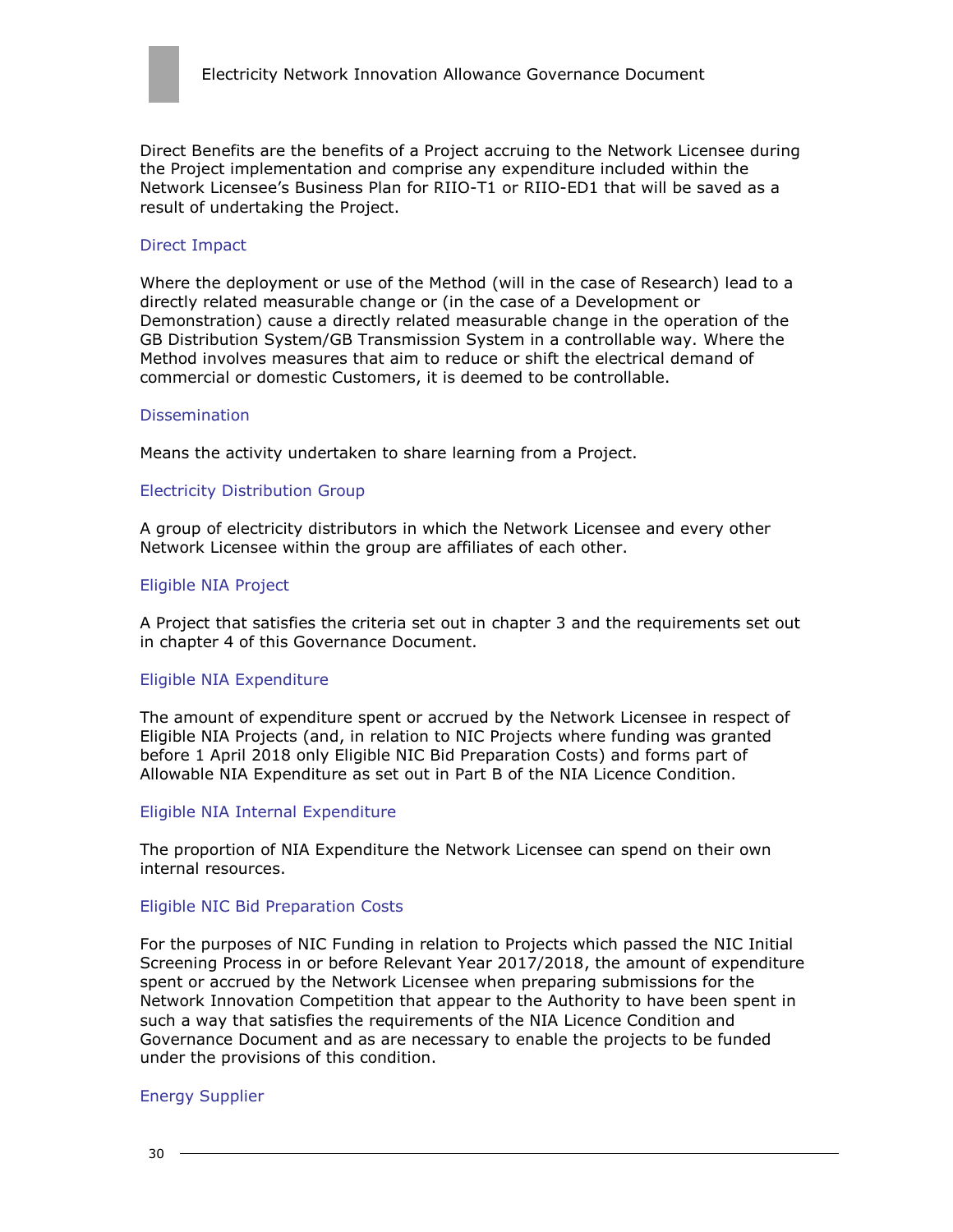The holder of a gas or electricity supply licence.

Energy Networks Association (ENA)

ENA is the industry body funded by UK and Irish gas and electricity transmission and distribution and gas transporter licence holders.

#### External Funder

An entity (that is not a Network Licensee) that provides funding for the Project without requiring a return on their investment.

#### Foreground IPR

All intellectual property created by or on behalf of the Participants, Network Licensees to whom they licence intellectual property, agents, and sub-contractors, as part of, or pursuant to the Project, including all that subsisting in the outputs of the Project.

#### Funding Licensee

The Network Licensee that registers a NIA Project and uses their NIA to fund a Project.

#### Gas Transmission Group

A group of transmission operators in which the Network Licensee and every other Network Licensee within the group are affiliates of each other.

#### GB Distribution System

The system consisting (wholly or mainly) of electric lines owned or operated by licensed distributors that are used for the distribution of electricity from grid supply points or generation sets or other entry points to the points of delivery to Customers or authorised electricity operators or any transmission licensee in its capacity as operator of that licensee's transmission system or the GB Transmission System, and includes any remote transmission assets (owned by a Transmission Licensee within England and Wales) that are operated by that authorised distributor and any electrical plant, electricity meters, and metering equipment owned or operated by it in connection with the distribution of electricity, but does not include any part of the GB Transmission System.

#### GB Transmission System

The system consisting (wholly or mainly) of high voltage electric lines owned or operated by transmission licensees within Great Britain and used for the transmission of electricity from one generating station to a sub-station or to another generating station or between sub-stations or to or from any interconnector. This includes any electrical plant or meters owned or operated by any transmission licensee within Great Britain in connection with the transmission of electricity.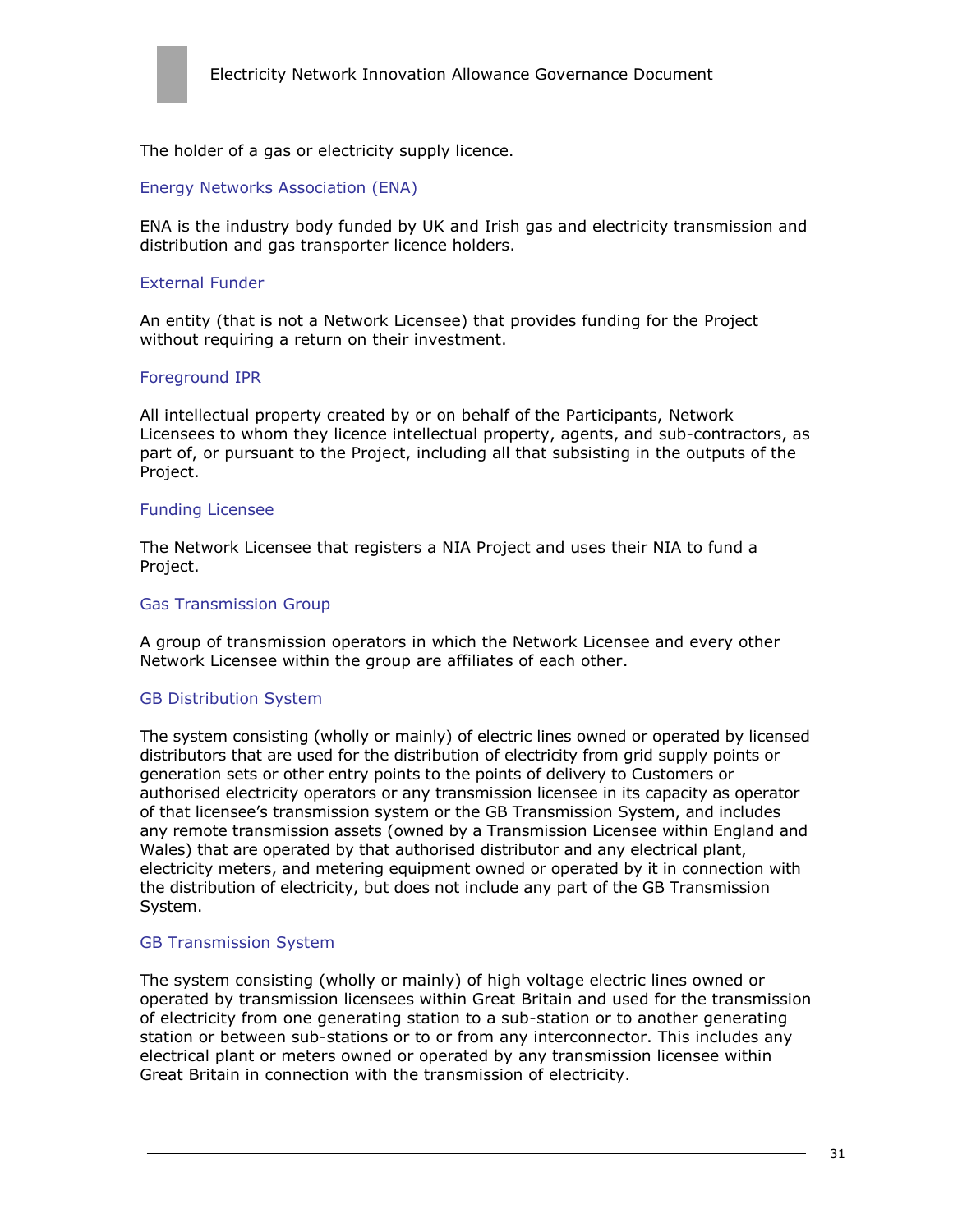#### Initial Screening Process (ISP)

All proposed electricity NIC Projects must pass the ISP before they are eligible to be developed into full submissions and considered by the Authority for funding. The purpose of the ISP is to reduce the risk of Network Licensees spending time and money developing "ineligible" projects by providing an early indication of which projects are eligible for funding.

#### Learning Portal

An online portal for sharing learning from NIA Projects that complies with the requirements set out in chapter 2 of this document.

#### Licensee Partner

A Network Licensee which is participating in a NIA Project and which is not the Funding Licensee.

#### Method

The proposed way of investigating or solving the Problem. This may be done by either:

- Research: which means activity undertaken to investigate the Problem based on observable facts;
- Development: which means activity focussed on generating and testing solutions to the Problem; or
- Demonstration: which means activity focussed on demonstrating and testing technologies/practices on the network which address the Problem and take them to a stage where they can be transferred into business as usual.

#### Method Cost

The costs of replicating the Method, at the scale being tested in the Project, once it has been proven successful.

#### Micro-Business

A micro business is defined as a company which meets one of the following criteria –

- consumes less than 293,000 kWh of gas a year;
- consumes less than 100,000 kWh of electricity a year; or
- has fewer than ten employees (or their full-time equivalent) and an annual turnover or annual balance sheet total not exceeding £2m.

#### Network Innovation Allowance (NIA)

An amount of Licensee's allowed revenue provided to fund investment in innovation under the NIA established pursuant to the NIA Licence Condition.

#### Network Licensee

The holder of a Gas Transporter, Electricity Transmission or Electricity Distribution Licence who is regulated through the RIIO price control framework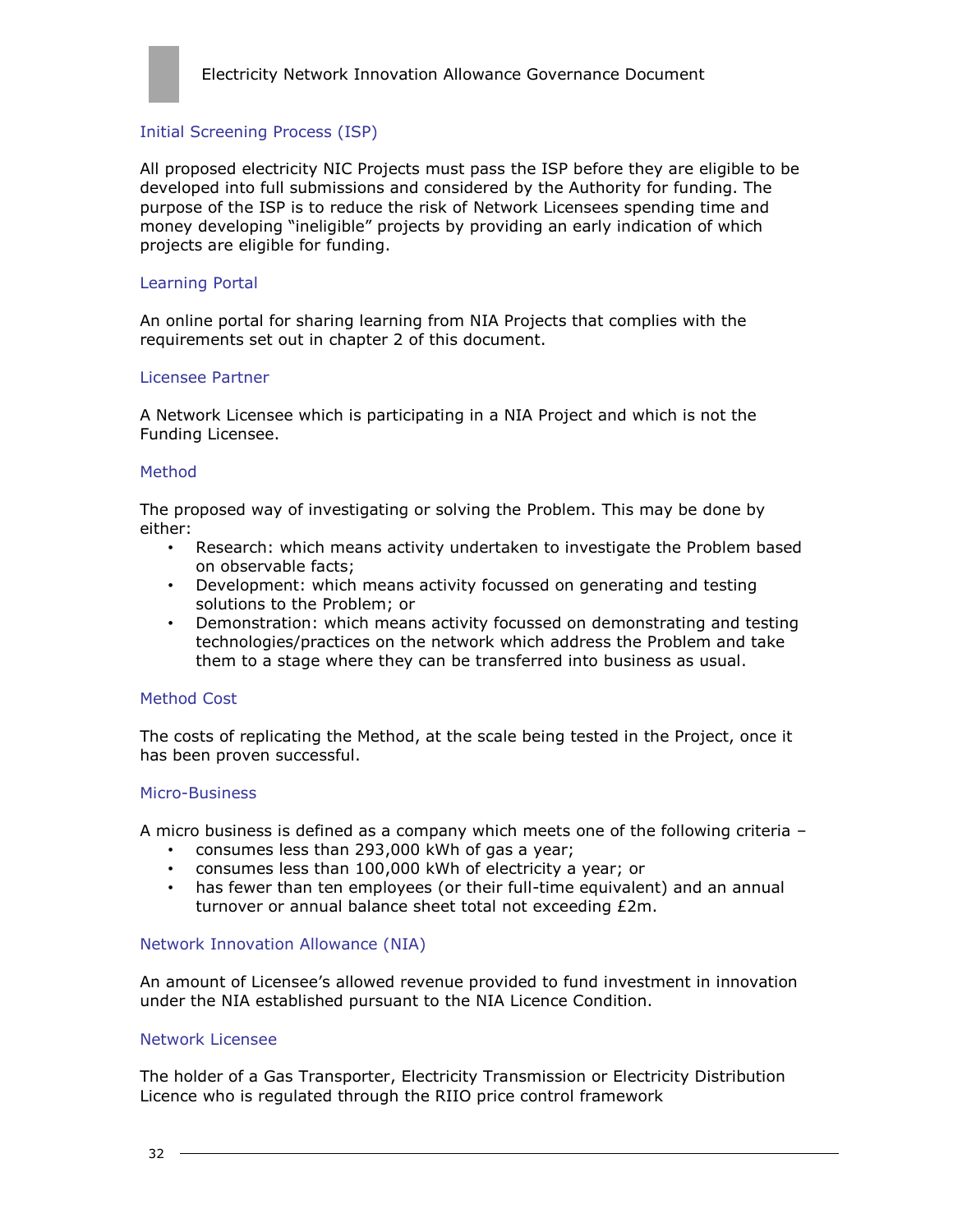#### Network Licensee Group

A group of Transmission Owners, System Operators or Distribution Network Operators in which the Network Licensee and every other Network Licensee within the group are affiliates of each other, have the same ultimate controller and the licences are of the same type, ie distribution or transmission.

#### NIA Expenditure

Expenditure from the Network Licensees' NIA.

#### NIA Licence Condition

Special Condition 3H (The Network Innovation Allowance) for Electricity Transmission Licensees or Charge Restriction Condition 2H (The Network Innovation Allowance) for Electricity Distribution Licensees.

#### NIA Project Registration Information

The information which Funding Licensees must publish on the Learning Portal in order to use funding under the NIA.

#### NIC Licence Condition

The NIC Licence Condition is the licence condition which sets out the requirements a Network Licensee must adhere to for the purposes of the NIC. In relation to the GB system operator and transmission owners this is Special Licence Condition 3I. In relation to offshore transmission owners this is Amended Standard Condition E12- J11. In relation to DNOs this is Charge Restriction Condition 5A.

#### Participant

A party who is involved in a Project. A Participant will be one of the following: Network Licensee, Licensee Partner, Project Partner, External Funder, Project Supplier or Project Supporter.

#### Priority Service Register Customers

Domestic customers at premises connected to the distribution system who fall within the description set out in Standard Condition 10 of the Electricity Distribution Licence.

#### Problem

The issue that needs to be resolved.

#### Project

The Research, Development or Demonstration being proposed or undertaken.

Project Eligibility Assessment (PEA)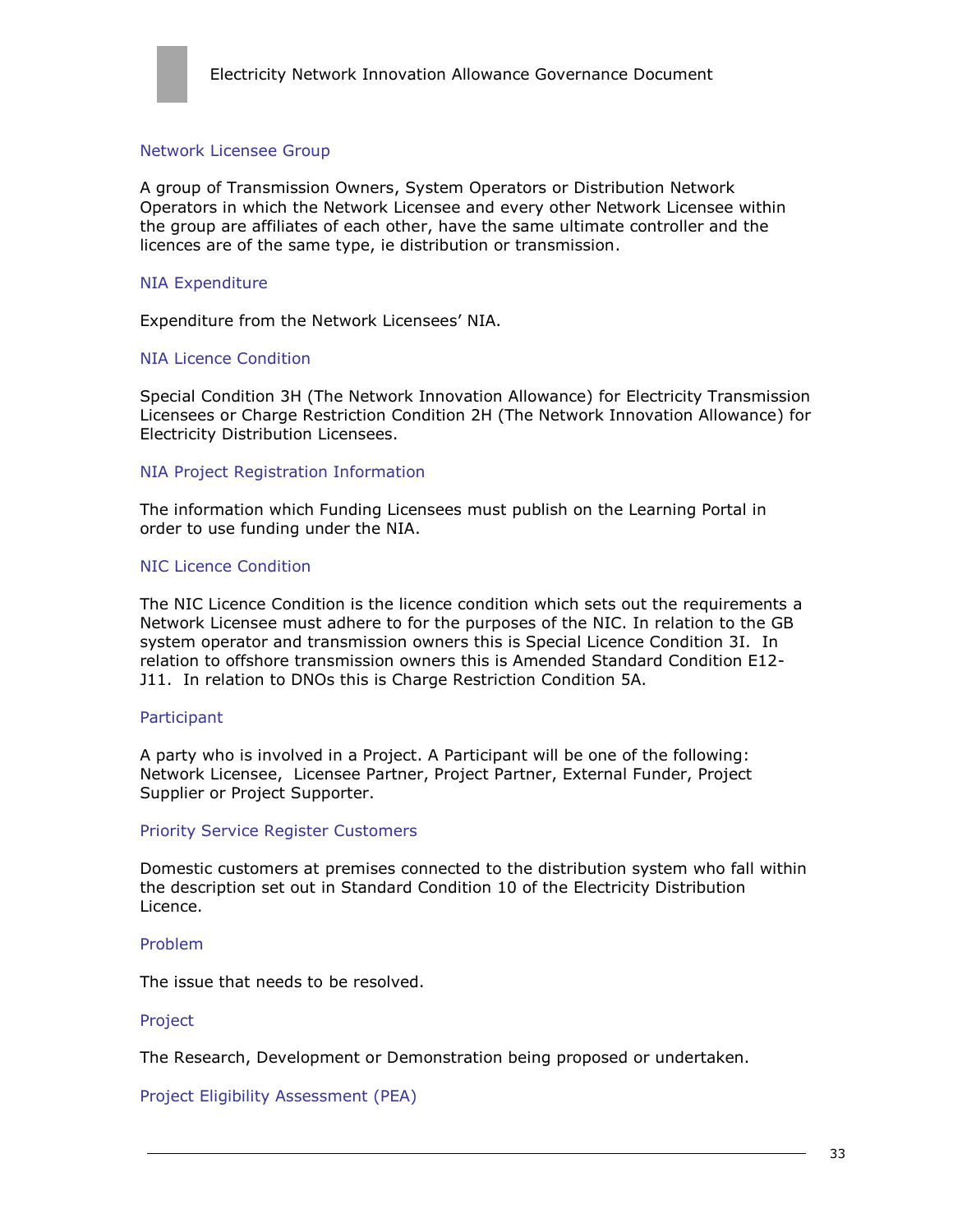Documentation prepared by the Network Licensee prior to initiation of a NIA Project, demonstrating that the Project and funding comply with all criteria and conditions set out in this document.

#### Project Progress Information

A summary of Project progress which complies with the requirements set out in chapter 6 of this document.

#### Project Partner

A non-Network Licensee Participant that makes a contractual commitment to contribute equity to the Project (e.g. in the form of funding, personnel, equipment etc.) the return on which is related to the success of the Project.

#### Project Registration Page

The page on the shared portal where the NIA Project Registration Information is published.

#### Project Supplier

A party that makes a contractual commitment to supply a product or service to the Project according to standard commercial terms that are not related to the success of the Project.

#### Project Supporter

A party that makes no contractual or binding commitment to the Network Licensee or any other Project Participant in relation to the Project but who intends to endorse and provide support to the Project and agrees to be publicly named as a supporter of the Project.

#### Registration

Registration is the process by which a NIA Project is registered with Ofgem, before the Project can start.

#### Related Undertaking

In relation to the licensee, means any undertaking in which the licensee has a participating interest within the meaning of section 421A of the Financial Services and Markets Act 2000.

#### Relevant Customer

A domestic or Micro-Business Customer.

#### Relevant Foreground IPR

Any Foreground IPR that is required in order to undertake the Project.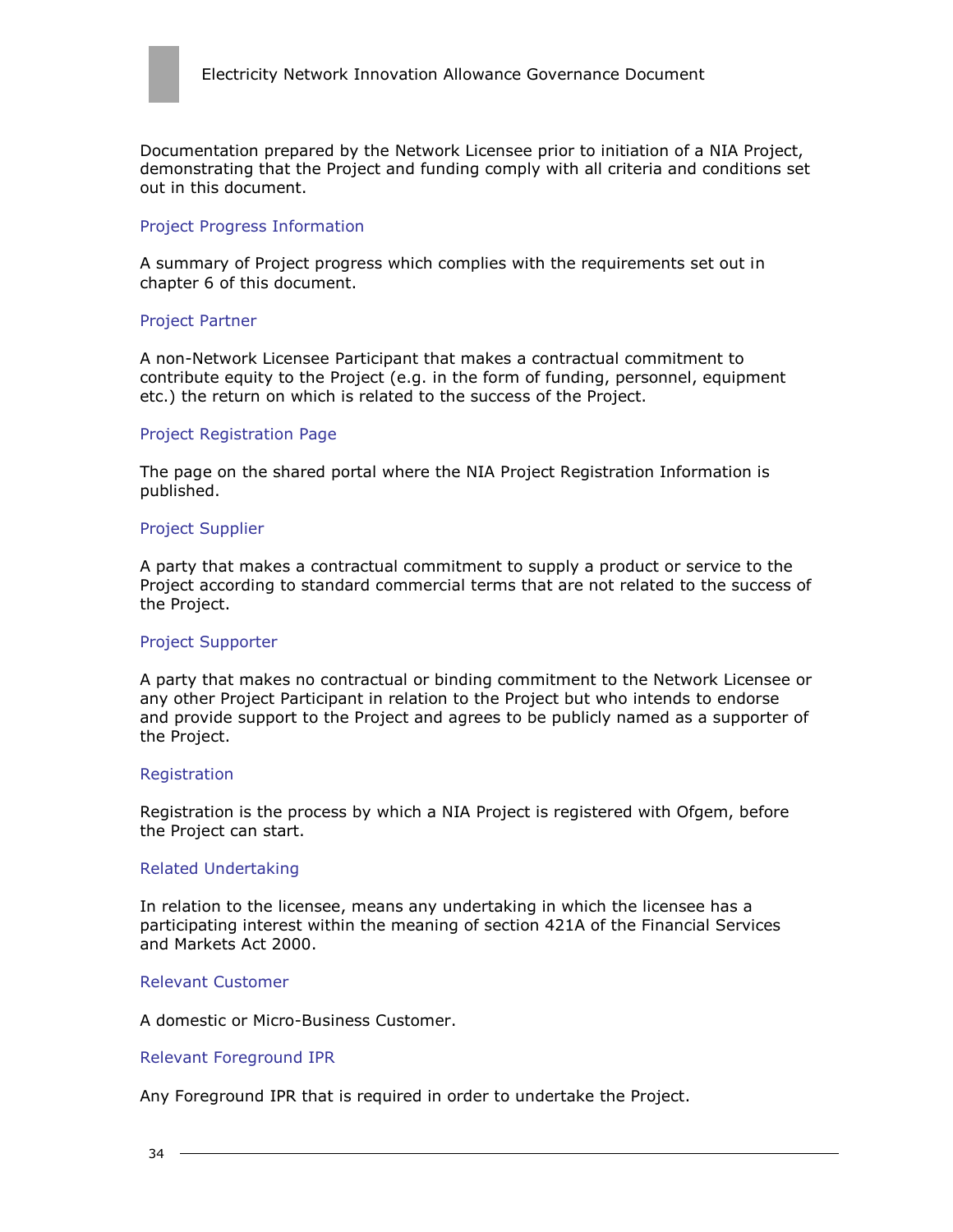#### Relevant Network Licensee

Is a Network Licensee that holds a licence of the same type as the Network Licensee which has generated new learning as a result of a Project.

#### Relevant Year

A period of twelve months commencing on 1 April.

#### Research (TRL 2-3)

Is activity undertaken to investigate the problem based on observable facts.

#### RIIO (Revenue = Incentives + Innovation + Outputs)

Ofgem's framework, stemming from the conclusions of the RPI-X@20 project, implemented in price controls. It builds on the success of the previous RPI-X regime, but better meets the investment and innovation challenge by placing much more emphasis on incentives to drive the innovation needed to deliver a sustainable energy network at value for money to existing and future Customers.

#### **Solution**

The outcome if the Problem is solved.

#### Specific Requirements

The criteria a Project must meet to qualify as a NIA Project.

#### System Operator

The holder for the time being of a transmission licence in relation to which licence the Authority or the Secretary of State, where appropriate, has issued a Section C (system operator standard conditions) Direction and where Section C remains in effect (whether or not subject to any terms included in a Section C (system operator standard conditions) Direction or to any subsequent variation of its terms to which the licensee may be subject).

#### Technology Readiness Level (TRL)

A measure used to assess the maturity of evolving technologies. It is graded on a scale from 1 to 9, where, for the purposes of the NIA:

- TRL 1: Pure research that is theoretical or experimental work undertaken to acquire new scientific or technical knowledge for its own sake rather than directed towards an application
- TRL 2-3: Applied research driven by a desire to broaden scientific and technical knowledge for application on the network, related to an identified problem. It typically includes investigating the underlying foundation of phenomena and observable fact